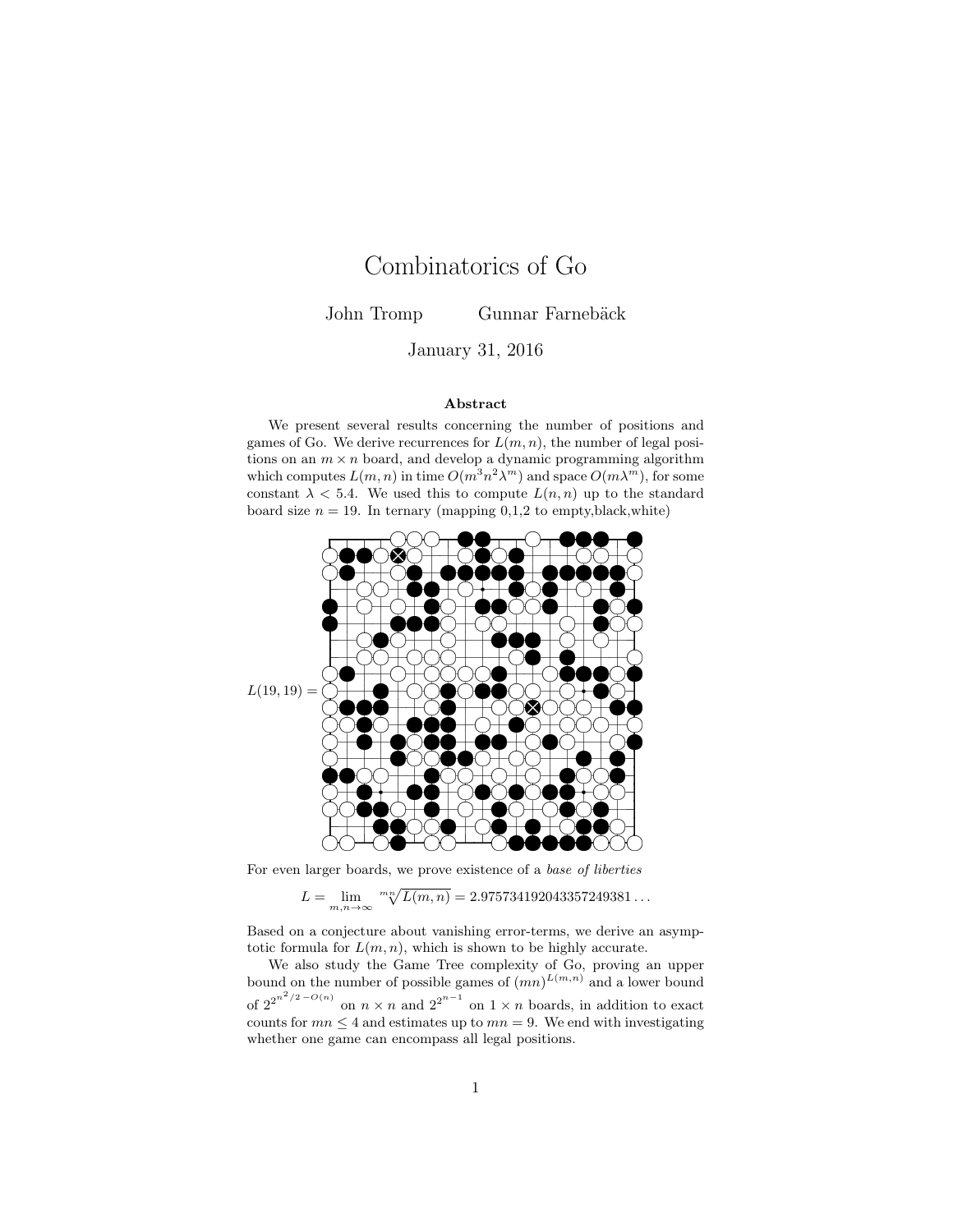# 1 Introduction

Originating over 3000 years ago in China, Go [2] is perhaps the oldest boardgame in the world, enjoyed by millions of players worldwide. Its deceptively simple rules [3] give rise to amazing strategic depth. Results about the computational complexity of Go date back some 35 years. In 1980, Lichtenstein and Sipser [8] proved Go PSPACE-hard, while 3 years later, Robson [10] showed Go with the basic ko rule to be EXPTIME-complete. More recently, certain subproblems of the game have been shown PSPACE-complete, like endgames [7] and ladders [14]. This paper focuses instead on the state complexity of Go. We are motivated by the fact that the number of legal positions is a fundamental property of a game, the notion of legal position being unambigiously defined for Go despite many variations in rulesets, and that its computation turns out to be a huge computational challenge which was only met in 2016.

# 2 Previous work

Results about the state complexity of Go have been mostly confined to the online newsgroup rec.games.go and the computer-go mailing list. In September 1992, a rec.games.go thread "complexity of go" raised the question of how many positions are legal. It was noted that a trivial upper bound is  $3^{mn}$ , since every point on the board may be empty, black, or white. A position is legal if and only if every string of connected stones of the same color has an empty point adjacent to it. Achim Flammenkamp was the first to post simulation results, showing that  $L(19, 19) \sim 0.012 \times 3^{361} \sim 2.089 \times 10^{170}$ . In August 1994, a thread "Complexity of Chess and Go" revisited the problem. Jack Hahn, Jonathan Cano, and John Tromp all posted programs to compute the number of legal positions by brute force enumeration. The largest count published at the time was  $L(4, 5) = 1840058693$ . A week's worth of computation would have found  $L(5, 5)$  as well, but enumerating  $L(6, 6)$  takes over 10000 times longer, severely limiting this approach.

In a January 2000 thread "Number of Legal Positions on Almost Rectangular Boards", inspired by earlier remarks by John Tromp and Hans Zschintzsch, Les Fables first explained in detail how to count using dynamic programming. His remark "Calculation for 9x9 should be possible on any PC, and a supercomputer should easily be able to handle 13x13." proves to be spot on. Much later, on January 23, 2005, Eric Boesch independently discovered this method on the computer-go mailing list. His method is implemented the next day by Tapani Raiko, but a bug leads him to post a wrong count for  $L(5, 5)$ . Later that day Jeffrey Rainy, based on his own implementation, gives the correct values for  $L(5, 5)$  and  $L(6, 6)$  but wrong values for  $L(7, 7)$  and  $L(8, 8)$ . Finally, the next day, Gunnar Farnebäck posts the first bugfree program, providing counts up to  $L(10, 10)$ . In June 1999, a thread "Math and Go" discussed the number of games of Go. Robert Jasiek claimed an upper bound of  $n^{3^n}$ , which still needs to be corrected for intermediate passes. John Tromp showed how to get a double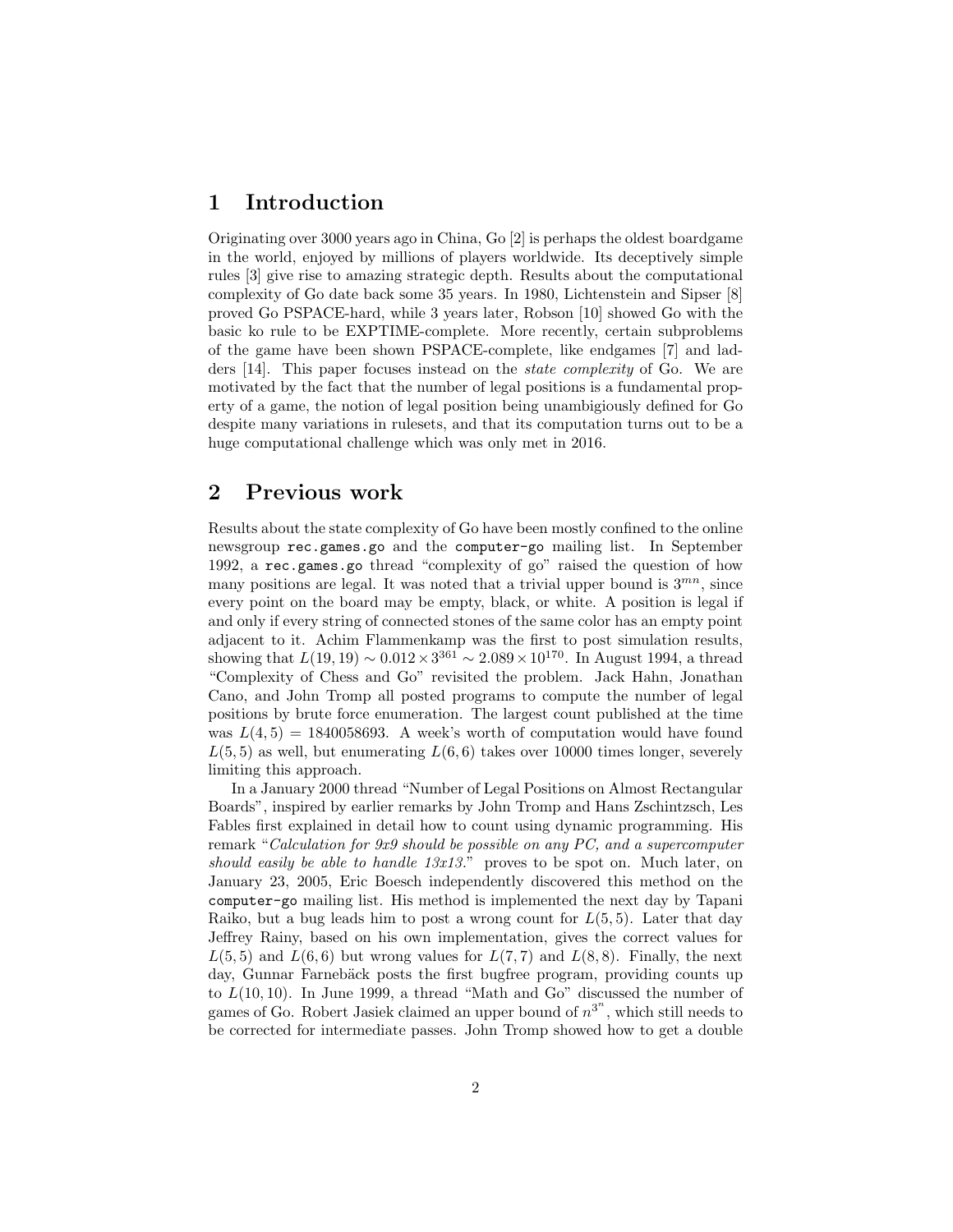exponential lower bound, which we make more formal while fixing a slight flaw, in this paper. In the same month, John Tromp started a thread "number of 2\*2 games", noting that the number is 386356909593, as was recently independently verified.

# 3 History of compute intensive results

Results from Tromp's memory based C program were posted on June 29, 2005 for  $13x13$ , and August 11, 2005 for  $14x14$ , when Michal Koucký helped develop a file-based version to get around memory limitations, and introduced the use of Chinese Remaindering. That led to posting legal counts for 15x15 on August 28, 2005, for 16x16 on October 6, 2005 and much later for 17x17, on August 18, 2006. It wasn't until early 2014 that Tromp got an offer from Piet Hut at the Institute for Advanced Studies, to use their computing cluster for 18x18. These were announced on Hacker News on March 9, 2014 accompanied by a request for yet more computing power to tackle 19x19, that was finally announced on Jan 22, 2016.

# 4 Preliminaries

A position on an  $m \times n$  Go board is a mapping from the set of *points*  $\{0, \ldots, m-\}$  $1\} \times \{0, \ldots, n-1\}$  to the set of colors {empty, black, white}. Points are *adjacent* in the usual grid sense—equal in one coordinate and differing by one in the other. A point colored black or white is called a stone. Adjacent stones of the same color form connected components called strings. An empty point adjacent to a string is called a liberty of that string. A game of Go starts with an empty board. The players, black and white, alternate turns, starting with black. On his turn, a player can either pass, or make a move which doesn't repeat an earlier position. This is the so-called Positional SuperKo (PSK) rule. Some rulesets, notably the American Go Association's AGA rules, use the Situational SuperKo (SSK) rule, which only forbids repeating a position with the same player to move. A move consists of coloring an empty point your color, followed by emptying all opponent strings without liberties (capture), followed by emptying all your own strings which then have no liberties (suicide). Finally, two consecutive passes end the game <sup>1</sup>. Thus, in positions arising in a Go game, strings always have liberties. Such positions are called *legal*. The number of legal  $m \times n$  positions is denoted  $L(m, n)$ .

Figures 3 and 4 show all positions on a  $2 \times 2$  board. Obviously, the 16 positions with 4 stones are illegal. Additionally, the 8 positions with a stone of one color neighboured by two stones of the opposite color, are illegal. Since all other 3 stone positions and all positions with 2 or fewer stones are legal, we find that  $L(2, 2) = 3^4 - 16 - 8 = 57$ .

<sup>&</sup>lt;sup>1</sup> since none of our results is concerned with the outcome of a game, we refrain from discussing scoring rules, except to note that these account for the major variation in rulesets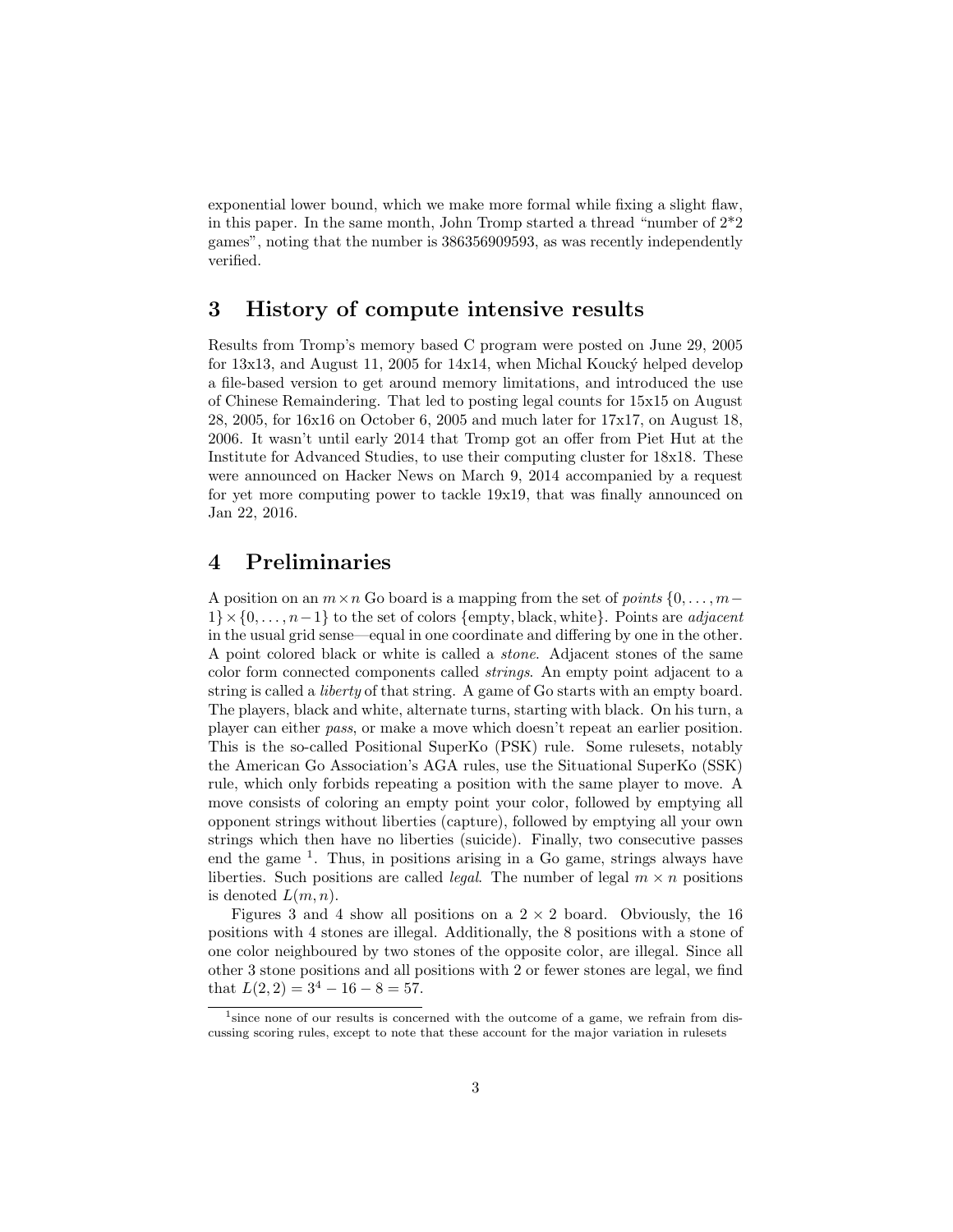

Figure 1: game graph  $G(1, 2)$ .



Figure 2: game graph  $G(1,3)$ .

DEFINITION 1 (GAME GRAPH) Let  $G(m, n)$  be the directed graph whose vertices are the legal  $m \times n$  positions, and which has a directed edge  $p \rightarrow q$  whenever a white or black move from position p results in position  $q \neq p$ .

Note that we exclude self-loops, corresponding to single-stone suicides, which are prohibited by the PSK rule. This will prove useful in Lemma 1 below.

Figure 1 shows  $G(1, 2)$ , consisting of 5 nodes and 12 edges, Figure 2 shows  $G(1,3)$ , consisting of 15 nodes and 42 edges, while Figure 4 shows  $G(2,2)$  factored into rotation/mirror symmetry classes. Piet Hut observed that these latter two graphs are the only ones with no 2-loops. We next establish some basic properties of Go game graphs.

Lemma 1 Outgoing edges from a position are in 1-1 correspondence with moves that are not single-stone suicides.

**PROOF.** Given a position  $p$ , each move uniquely determines a resulting position q and hence an edge  $p \to q$ . It remains to show the converse; that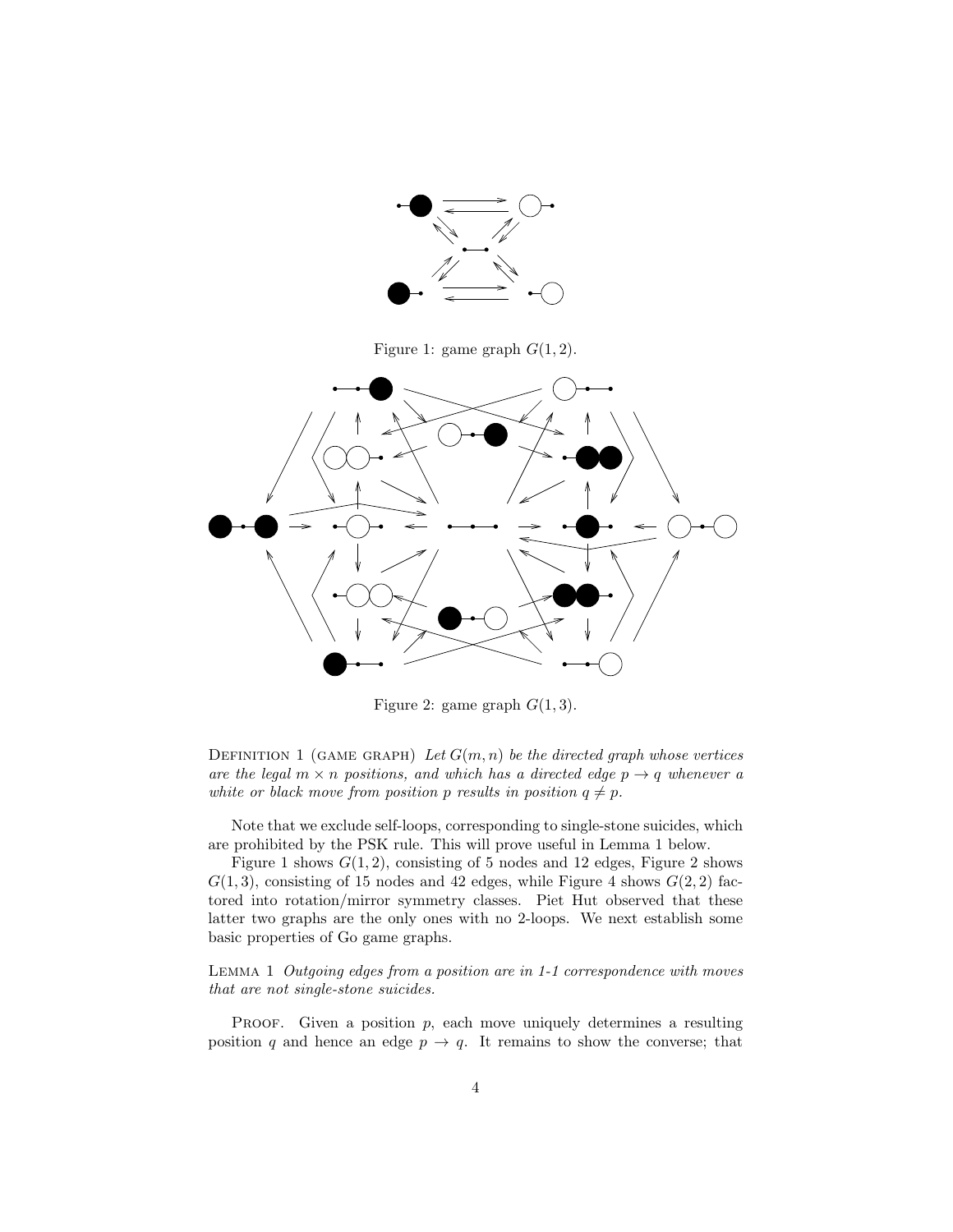

Figure 3: All  $16 + 8 = 24$  illegal  $2 \times 2$  positions



Figure 4: game graph  $G(2,2)$  containing all 81-24=57 legal positions, with nodes/edges grouped into rotation/mirror symmetry classes.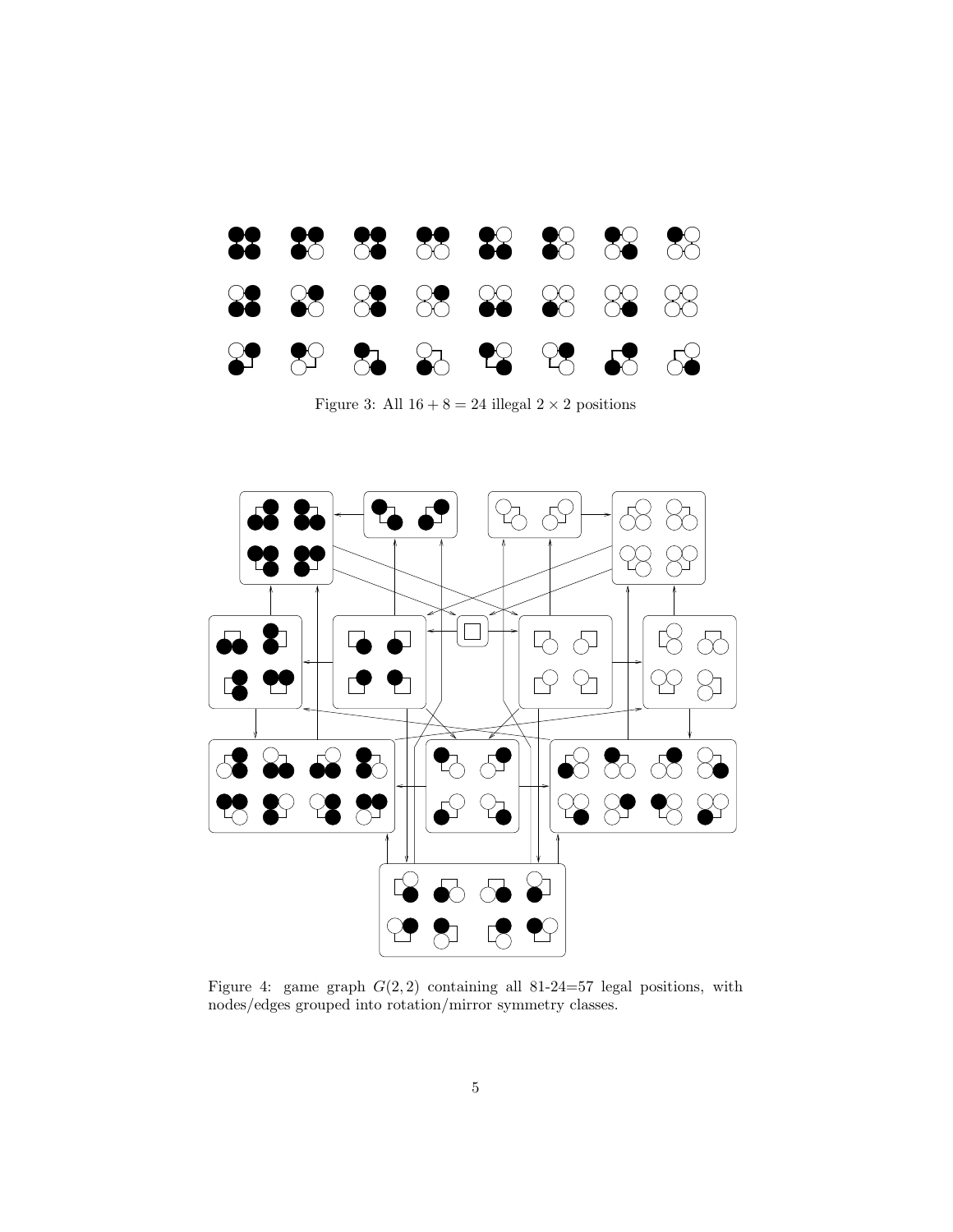a resulting position  $q \neq p$  uniquely determines a move. If q has one more stone of color c, say at position  $(x, y)$ , and the same or fewer stones of opposite color, then that was the move. If q has fewer stones of color c and the same number of stones of opposite color, then the missing stones must form a string with 1 liberty, and the move was a suicide. It can be seen that these cases are exhaustive, the former covering all non-suicide moves, and the latter covering all multiple-stone suicides. •

COROLLARY 1 A node with k empty points has outdegree at most  $2k$ .

COROLLARY 2 Each edge has an implied black or white color.

Recall that a *simple* path is one that has no repeated vertices.

Lemma 2 Go games are in 1-1 correspondence with simple paths starting at the empty position in the game graph.

PROOF. The previous Lemma shows that any path corresponds to a sequence of moves, not necessarily alternating in color. Inserting a single pass before every out-of-turn move, and 2 passes at the end, produces a properly alternating and ending game. The starting node ensures that the game starts from an empty board, while simplicity of the path ensures that each move is legal. Furthermore, since any game can be stripped of its passes to produce the corresponding path, this is a bijection.

The above Lemma applies only to rules with Positional SuperKo. With Situational SuperKo, the corresponding paths are not necessarily simple, and a position can be visited twice (once by each player).

#### LEMMA 3 The game graph is strongly connected.

PROOF. Obviously we can reach any position from the empty board, so it suffices to show that we can reach the empty position from any position. We eliminate strings one by one, without ever creating new strings. To eliminate a string, its owner repeatedly plays on its liberties while his opponent passes. Some opponent strings may get captured in the process, but ultimately, the string itself will commit suicide. •

Note that this result depends on the possibility of suicide, and fails to hold for alternative rulesets, such as the Japanese rules of Go, which forbid suicide. Under such rules, a slightly weaker property can be shown.

LEMMA 4 On all boards except  $1 \times 1$ ,  $1 \times 2$  and  $2 \times 1$ , the game subgraph obtained by removing the empty position and all suicide edges is strongly connected.

PROOF. First note that  $G(1,1)$  has no suicide-edges to remove, while  $G(1,2)$ breaks into 2 components when removing the empty position. Obviously, we can reach any position from a suitable single-stone position, so it suffices to show that we can reach every single-stone position from any position. First, one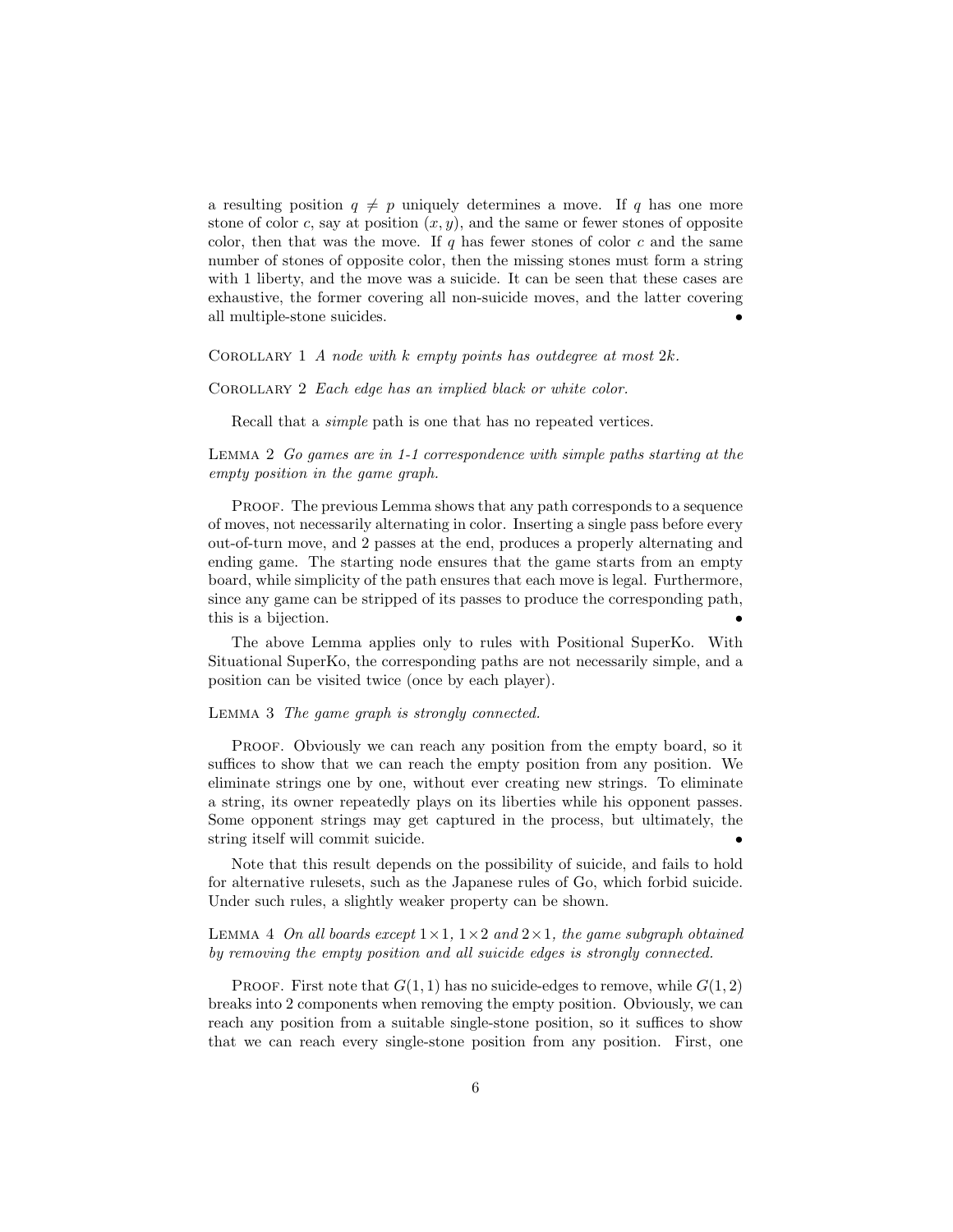

Figure 5: Two partial positions up to (3, 3) and their common border state.

player, say black, repeatedly plays on a liberty of its strings. When all such plays result in suicides, the other player, white, can proceed to capture all black strings. Next, white can play until she has  $mn - 1$  stones, which black then captures. Given that  $mn \geq 3$ , we can repeat this last phase to lead to a capture by the desired color on the desired point. •

# 5 Counting legal positions

The simplest way to count  $L(m, n)$ , the number of legal  $m \times n$  positions, is by brute force, just trying all  $3^{mn}$  positions and testing each one for legality. However, a  $5 \times 5$  board already has over 400 billion possible positions, and  $9 \times 9$  has over 1038. Instead, we establish a correspondence between legal positions and paths in the so called border state graph, whose size is much more manageable. The problem thus reduces to that of counting paths of a certain length in a graph, which can be done efficiently by the method of Dynamic Programming. First we introduce the notion of partial boards, from which the border states naturally arise.

### 5.1 Partial Boards

Recall that we number the points  $(x, y) \in \{0, \ldots, n-1\} \times \{0, \ldots, m-1\}$ . We picture a go board with the point  $(0, 0)$  in the top-left, x-coordinates increasing to the right, and y-coordinates increasing downward. For  $0 \leq x \leq n$  and  $0 \leq y \leq m$ , let a partial go board up to column x and row y consist of all the points to the left of and above  $(x, y)$ . It has x full columns and, if  $y > 0$ , one partial column of y points. Figure 5 shows two example partial  $7 \times n$  positions up to (3, 3).

What these positions have in common is that the set of possible completions into legal full-board positions is identical. In either case, the remainder of the position has to provide a liberty to the top white group, to the black group it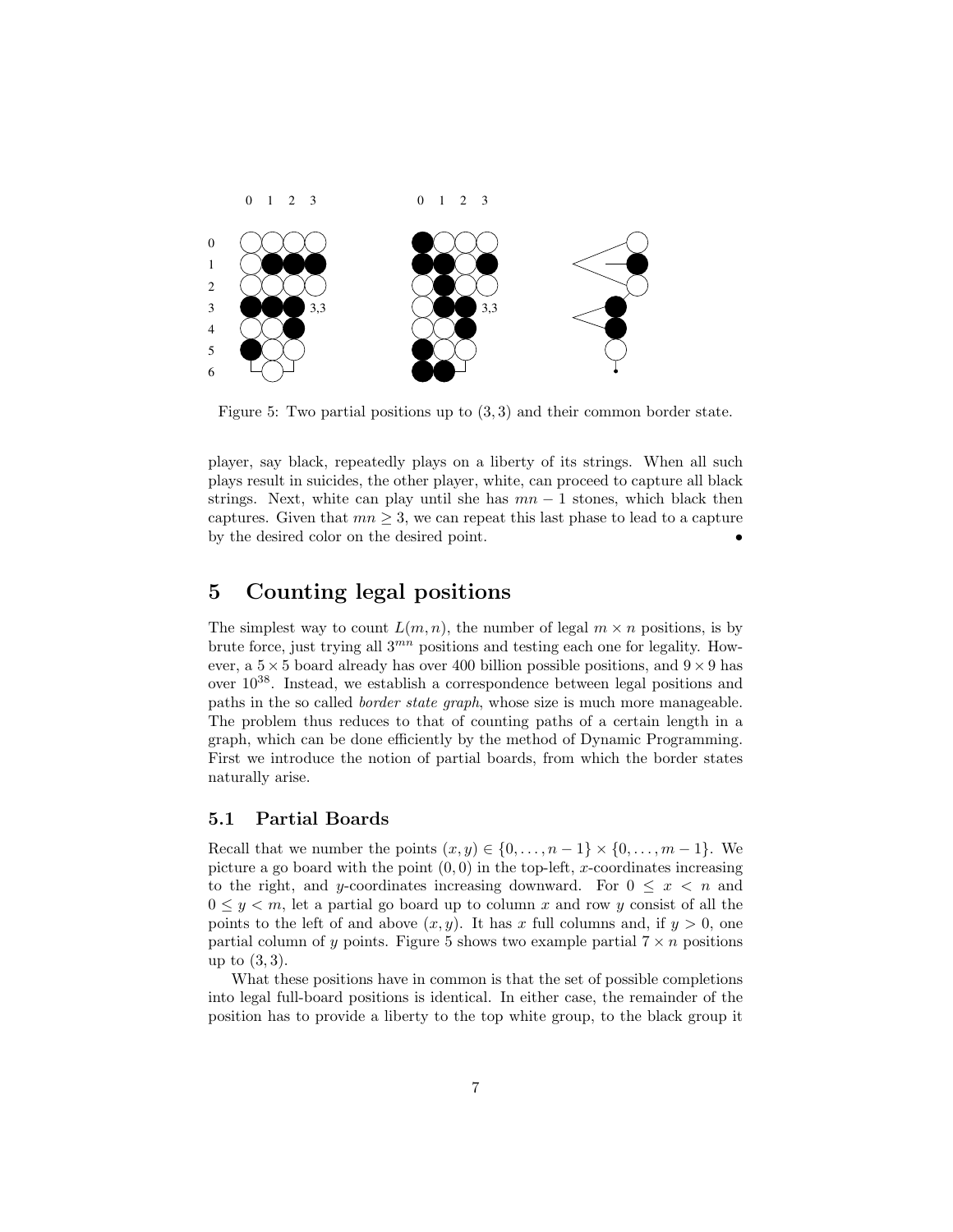surrounds, and to the middle black group. We say that the positions share the same border state.

### 5.2 Border States

DEFINITION 2 (BORDER STATE) A border state, or state for short, comprises the following data:

- $\bullet$  the board height m,
- the size  $0 \leq y \leq m$  of the partial column,
- the color of border points  $(x, 0), \ldots, (x, y 1), (x 1, y), \ldots, (x 1, m 1)$  $(x \text{ is only a symbol whose value is immaterial to the state}),$
- for each stone on the border, whether it has liberties,
- connections among libertyless stones.

A state with height m and partial column size y is called an  $\binom{m}{y}$ -state, or simply y-state if m is clear from context. A partial position is pseudolegal if all libertyless stones are on, or connected to, the border. A state is called constructible if it is the border state of some pseudolegal partial position of arbitrary width.

Information of liberties and connections is assumed to be consistent within the border.

A partial position up to  $(0, y)$  has a border state where points  $(x-1, y), \ldots, (x-1, y)$  $1, m - 1$ ) are off the board. We accomodate these zero-width positions by allowing the non-color 'edge' for all  $(x - 1, \cdot)$  points, and call the result an *edge* state instead.

In figures, libertyless stones and their connections are indicated with lines emanating to the left.

The set of constructible states is difficult to characterize, and hence to count. We therefore introduce a slightly larger class.

DEFINITION 3 Call a y-state s valid if it satisfies all the following:

- connections don't cross, i.e. if  $\lambda$  stones are ordered vertically as  $a, b, c, d$ , with a and c connected, and b and d connected, then they must all be connected.
- if a stone at  $(x, y 1)$  either
	- $-$  has connections, but (if  $y > 1$ ) not to  $(x, y 2)$ , or
	- $-$  has liberties, but (if  $y > 1$ )  $(x, y 2)$  is opposite-colored,

then points  $(x, y - 1)$  and  $(x - 1, y)$  are considered adjacent.

Lemma 5 Every constructible state is valid.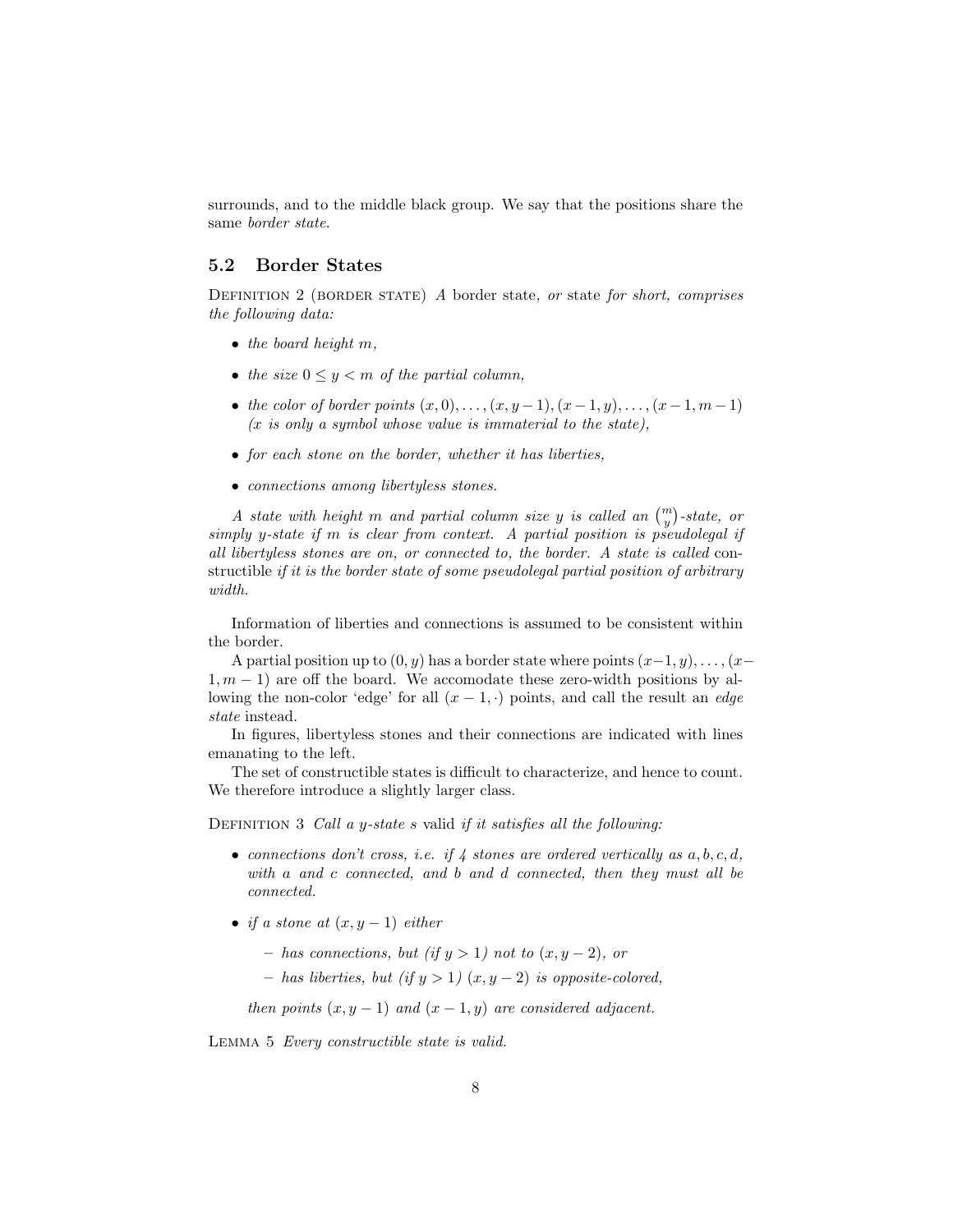

Figure 6: (a) a valid but unconstructible state (b) non-rectangular boardshape

PROOF. The non-crossing property can be seen to follow from the planarity of two-dimensional boards. If border point  $(x, y-1)$  has a connection necessarily going through non-border point  $(x-1, y-1)$ , then the latter's neighbour  $(x-1, y)$ is effectively also the former's neighbour. This virtual adjacency implies that  $(x - 1, y)$  must be either opposite colored, or same colored and connected to  $(x, y - 1)$ . Similarly, if  $(x, y - 1)$  has a liberty necessarily obtained through  $(x-1, y-1)$ , then  $(x, y-1)$  is effectively adjacent to  $(x-1, y)$ , preventing the latter from being a same colored-stone without liberties. •

The smallest example of a valid but not constructible state occurs at  $m = 3$ as shown in Figure  $6(a)$ . Any partial board that connects the two white stones and provides a liberty to the black stone, will inevitably provide a liberty to the white stones as well. In other words, the fixed board height of 3 doesn't allow the white string to distance itself from the black one. If we allowed variable height board shapes such as the one shown in Figure  $6(b)$ , then the above valid state would become constructible. It can be shown that non-constructability of valid states is due entirely to the 'lack of room' to simultaneously provide liberties and connections.

We can somewhat efficiently compute the number of valid 0-border states, each of which corresponds to a balanced path of length  $m$  through the finite automaton shown later in Figure 10. In a balanced path the up and down connections of libertyless black and white stones match up properly like balanced parentheses of two types, e.g.  $(\|(\|))'$ . Using Dynamic Programming, we can compute the number of such paths ending in a given vertex of the automaton with a given stack of pending connections. With at most  $m/2$  pending connections, there are at most  $2^{m/2}$  such stacks. Having all counts for paths of length l, we can in time  $O(2^{m/2})$  compute all counts for paths of length  $l + 1$ , thus taking time  $O(m2^{m/2})$  overall. It took only 0.005 sec to determine the number of  $\binom{19}{0}$  border states in this manner. Computing numbers of y-states for  $y > 0$ , numbers of edge states, and of state classes is only slightly more complicated and can be done within the same time complexity.

Table 1 shows for each m the minimum and maximum number of valid  $\binom{m}{y}$ border state classes, which turn out to be achieved at  $y = 0$  and  $y = m - 1$ , respectively. The maximum is always about 45% larger than the minimum.

Only a tiny percentage of the listed valid states fails to be constructible (e.g. only 337 of the 109736 valid  $\binom{9}{0}$ -classes).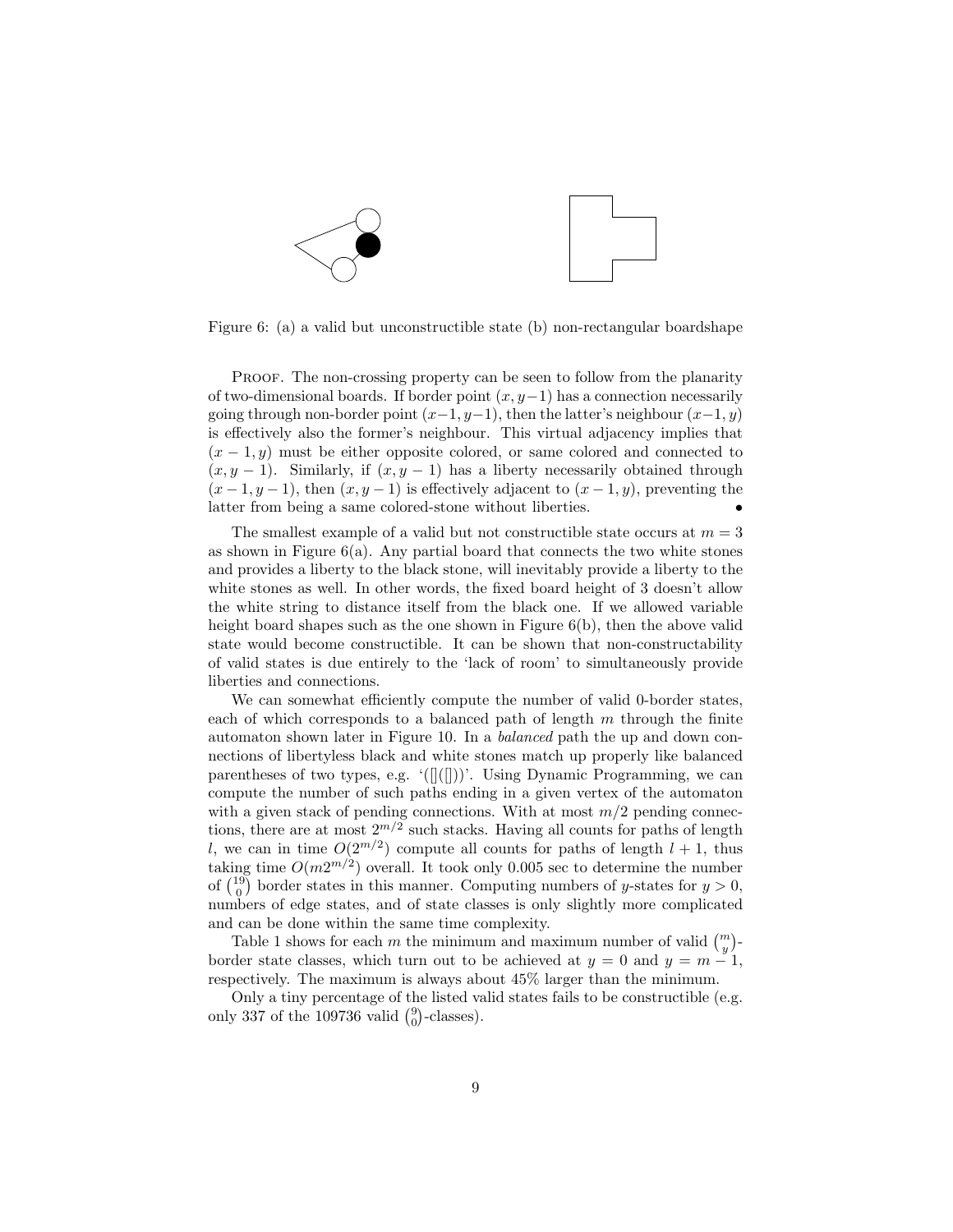| m              | m<br>$\#\text{valid}$<br>-classes | $_{m}$<br>$\#\text{valid}$<br>-classes<br>$m-1$ |
|----------------|-----------------------------------|-------------------------------------------------|
| 1              | 3                                 | 3                                               |
| $\overline{2}$ | 9                                 | 13                                              |
| 3              | 32                                | 46                                              |
| 4              | 117                               | 168                                             |
| 5              | 444                               | 642                                             |
| 6              | 1712                              | 2482                                            |
| 7              | 6742                              | 9808                                            |
| 8              | 26973                             | 39324                                           |
| 9              | 109736                            | 160286                                          |
| 10             | 452863                            | 662265                                          |
| 11             | 1894494                           | 2772774                                         |
| 12             | 8020098                           | 11742926                                        |
| 13             | 34320647                          | 50258461                                        |
| 14             | 148266922                         | 217096273                                       |
| 15             | 645949499                         | 945567689                                       |
| 16             | 2835158927                        | 4148642993                                      |
| 17             | 12526125303                       | 18320946269                                     |
| 18             | 55665579032                       | 81376671503                                     |
| 19             | 248661924718                      | 363324268018                                    |

Table 1: Number of valid border state classes.

### 5.3 The border state graph

Let's see how the border state of a partial board up to  $(x, y)$  and the color of  $(x, y)$  uniquely determine the border state up to  $(x, y + 1)$ , as exemplified in Figure 7. If  $(x, y)$  is empty, then any libertyless stones at  $(x, y-1)$  and  $(x-1, y)$ as well as all stones connected to them, become stones with liberties. Otherwise, suppose  $(x, y)$  is black.

If  $(x - 1, y)$  is a libertyless white stone without connections, then the new partial board is no longer pseudolegal; a case we must avoid.

If either  $(x, y-1)$  or  $(x-1, y)$  is empty or black with liberties then  $(x, y)$  has liberties, which it may provide to the other neighbour (if that is black without liberties).

Finally, if neither  $(x, y - 1)$  nor  $(x - 1, y)$  provides liberties, then  $(x, y)$  is without liberties and connects any black neighbours.

The case for  $(x, y)$  being white is identical with all colors reversed.

Similarly, the edge state of a partial board up to  $(0, y)$  and the color of  $(0, y)$ uniquely determine the edge state up to  $(0, y+1)$  (in case  $y < m-1$ ) or border state up to  $(1,0)$  (in case  $y = m - 1$ ).

DEFINITION 4 ((AUGMENTED) BORDER STATE GRAPH) Let  $B(m)$  be the directed graph whose vertices are the constructible border states of height m, and which has edges from each y-state to its 2 or 3 successor  $((y + 1) \text{ mod } m)$  states. The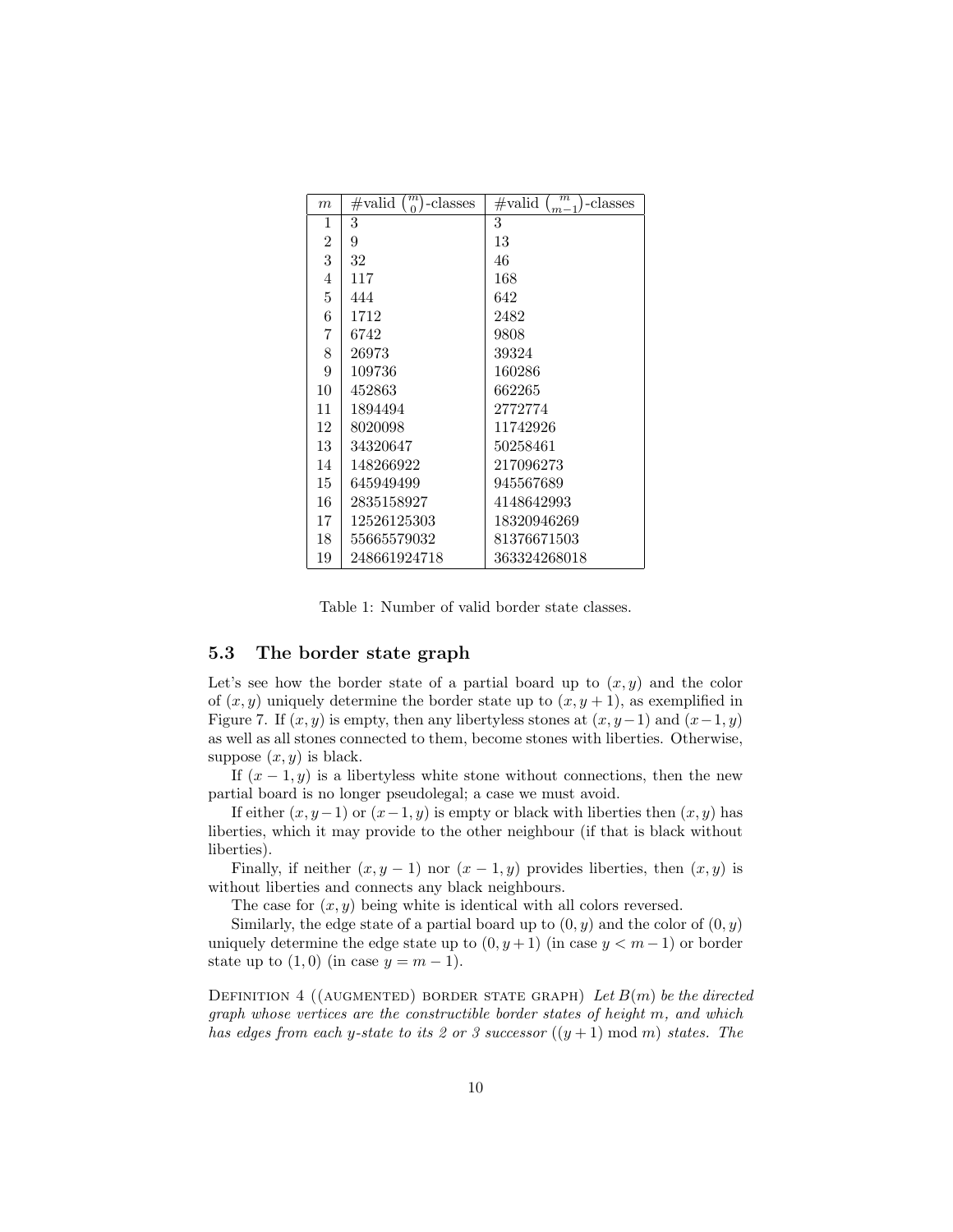

Figure 7: A border state and its 3 successors.



Figure 8: Augmented border state graph AB(1).

augmented border state graph  $AB(m)$  has additional vertices and outgoing edges for all edge states.

Figure 7 shows the 3 successors of a border state, while Figure 8 shows the augmented border state graph  $AB(1)$ . Border state graph  $B(2)$  is too large to show in full detail, so instead of border states we show border state *classes*.

For further clarity, Figure 9 shows edges between the 9 0-state classes and 13 1-state classes separately for each direction, with the state classes ordered to minimize edge crossings. Thick edges represent the case where adding a black stone and adding a white stone lead to equivalent states in  $B(2)$ .

#### Lemma 6 The border state graph is strongly connected.

PROOF. Every  $y$ -state reaches the stoneless  $y$ -state after  $m$  empty successors, and thus reaches the stoneless 0-state after another  $m - y$  empty successors. From the latter, we can reach any possible column  $0$  state  $s$ , and hence any constructible state, as follows. Note that  $s$  can be reached in  $m$  steps from a 0-state  $s'$  that replaces each stone in  $s$  by a stone with liberties of the opposite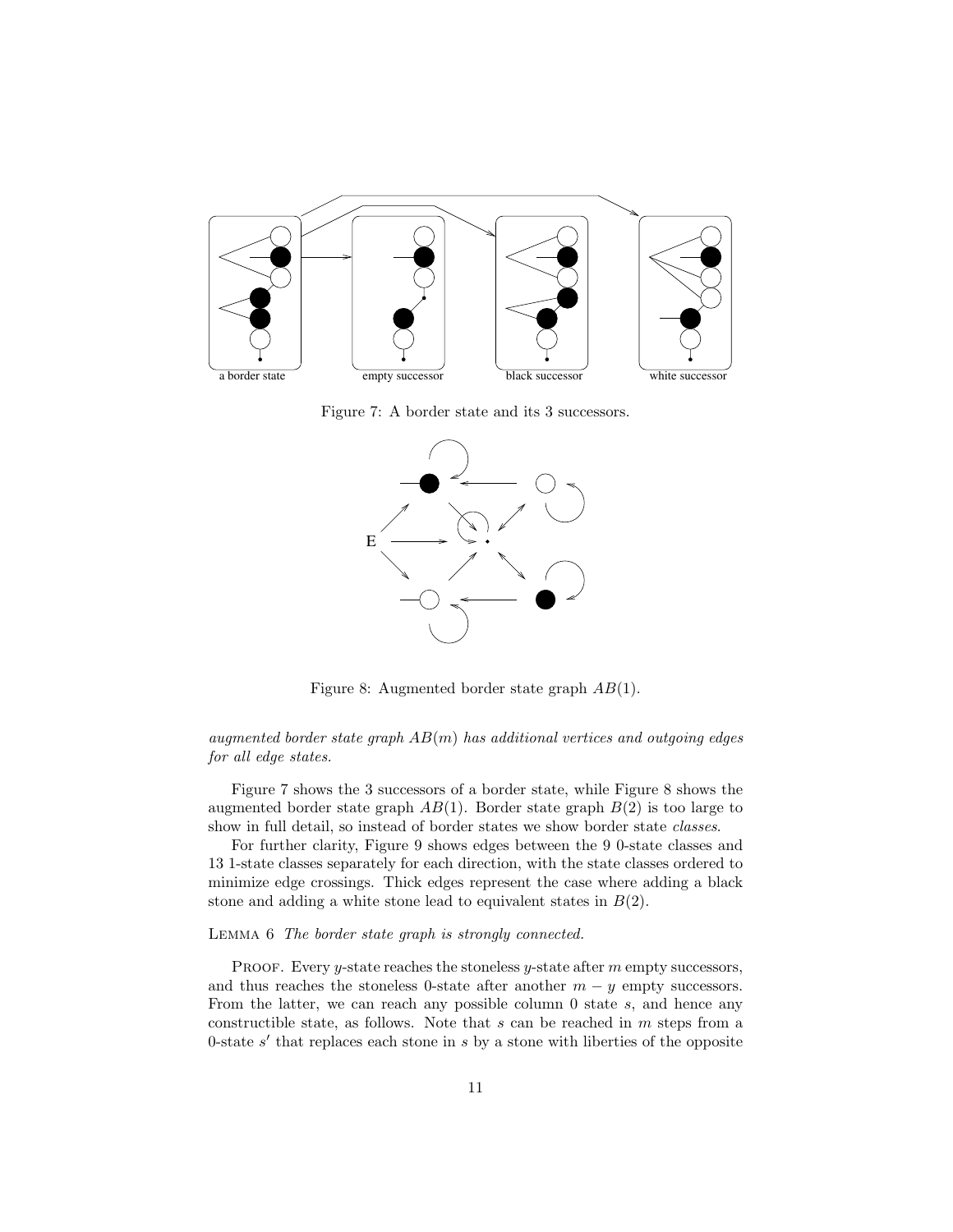

Figure 9: Edges between state classes of  $B(2)$ .

color, effectively forming a virtual edge. Any such state  $s'$  can clearly by reached from the stoneless 0-state in  $m$  steps.

Lemma 7 There is a 1-1 correspondence between pseudolegal partial positions up to  $(n, y)$  and paths of length  $mn + y$  through the augmented border state graph that start at the all-edge state.

PROOF. By induction on  $mn + y$ . The unique partial position up to  $(0, 0)$ corresponds to the length 0 path starting at the all-edge state. Furthermore, for a path ending at state  $s$  corresponding to a pseudolegal partial position  $p$ up to  $(n, y)$ , the successors of s correspond exactly to the pseudolegal partial positions p' up to  $(n, y+1)$  (or  $(n+1, 0)$  for  $y = m-1$ ) that extend p by one point.

### 5.4 Recurrences

DEFINITION 5 (STATE COUNTS) For an  $\binom{m}{y}$ -state s, denote by  $L(m, n, y, s)$  the number of pseudolegal partial positions up to  $(n, y)$  that have border/edge state s (or equivalently, the number of paths of length  $mn+y$  in the augmented border state graph from the all-edge state to s). Call a y-state s legal if  $y = 0$  and s has no libertyless stones.

Obviously, we have

LEMMA  $8$  (COLOR SYMMETRY) Let state s' be derived from state s by reversing the colors of all stones. Then  $L(m, n, y, s) = L(m, n, y, s')$ .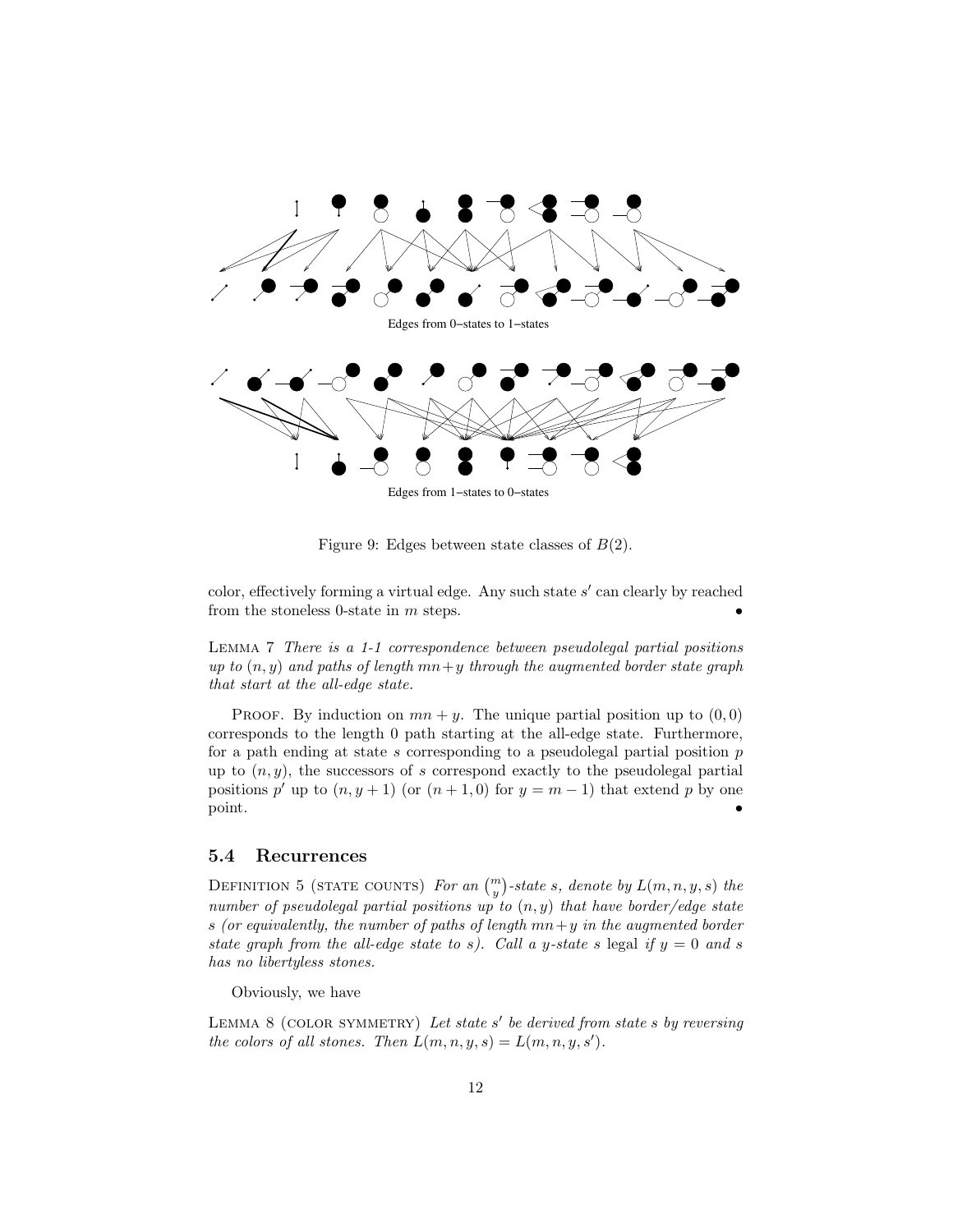DEFINITION 6 (STATE CLASSES) We define a state class, denoted  $[s]$ , as the equivalence class of state s under color reversal. Call a state class legal when its members are, and define  $L(m, n, y, [s]) = \sum_{s' \in [s]} L(m, n, y, s')$ .

Note that all equivalence classes, except for stoneless states, consist of exactly 2 states. These definitions immediately imply

LEMMA 9  $L(m, n) = \sum_{\text{legal } s} L(m, n, 0, s) = \sum_{\text{legal } [s]} L(m, n, 0, [s])$ .

Another form of symmetry occurs in 0-states only:

LEMMA 10 (UP-DOWN SYMMETRY) Let state s' be derived from 0-state s by reversing the order of points from top to bottom. Then  $L(m, n, y, s) = L(m, n, y, s')$ and  $L(m, n, y, [s]) = L(m, n, y, [s'])$ .

We refer to state classes resulting from including up-down symmetry in addition to color symmetry as up/down classes.

DEFINITION 7 (STATE COUNT VECTOR) Denote by  $\mathbf{L}(m,n,y)$  the state-indexed vector with elements  $L(m, n, y, s)$  for all constructible y-states s (edge states for  $n = 0$ , border states for  $n > 0$ ) and by  $\mathbf{l}_m$  the characteristic vector of legal states of height m.

Now Lemma 9 can be expressed as

$$
L(m, n) = \mathbf{l}_m^T \mathbf{L}(m, n, 0).
$$

The following crucial observation forms the basis for the recurrences we derive. Since  $L(m, n, y+1, s)$  equals the sum of  $L(m, n, y, s')$  over all predecessor states  $s'$  of s in the augmented border state graph, it follows that the border state vectors  $\mathbf{L}(m, n, y), n > 0$  are related by linear transformations  $\mathbf{T}_{m, y}$ , such that  $\mathbf{L}(m, n, y+1) = \mathbf{T}_{m, y} \mathbf{L}(m, n, y)$  (and  $\mathbf{L}(m, n+1, 0) = \mathbf{T}_{m, m-1} \mathbf{L}(m, n, m-1)$ ). Indeed, the  $T_{m,y}$  appear as submatrices of the transposed adjacency matrix of the border state graph. As a consequence, successive 0-state vectors are related as

$$
\mathbf{L}(m,n+1,0)=\mathbf{T}_{m,m-1}\mathbf{T}_{m,m-2}\ldots\mathbf{T}_{m,1}\mathbf{T}_{m,0}\mathbf{L}(m,n,0).
$$

Thus we are led to define

DEFINITION 8 (RECURRENCE MATRIX) Let  $\mathbf{T}_m = \mathbf{T}_{m,m-1} \dots \mathbf{T}_{m,0}$ .

This leads to a matrix power expression for  $L(m, n)$ :

$$
L(m, n) = \mathbf{l}_m^T \mathbf{T}_m^{n-1} \mathbf{L}(m, 1, 0).
$$

Furthermore,  $L(m, n)$  can be shown to satisfy a recurrence not involving the border state counts. To simplify the following derivations,  $m$  is understood to be fixed and is dropped from the notation, so that  $L(m, n) = \mathbf{1}^T \mathbf{T}^{n-1} \mathbf{L}(1, 0)$ .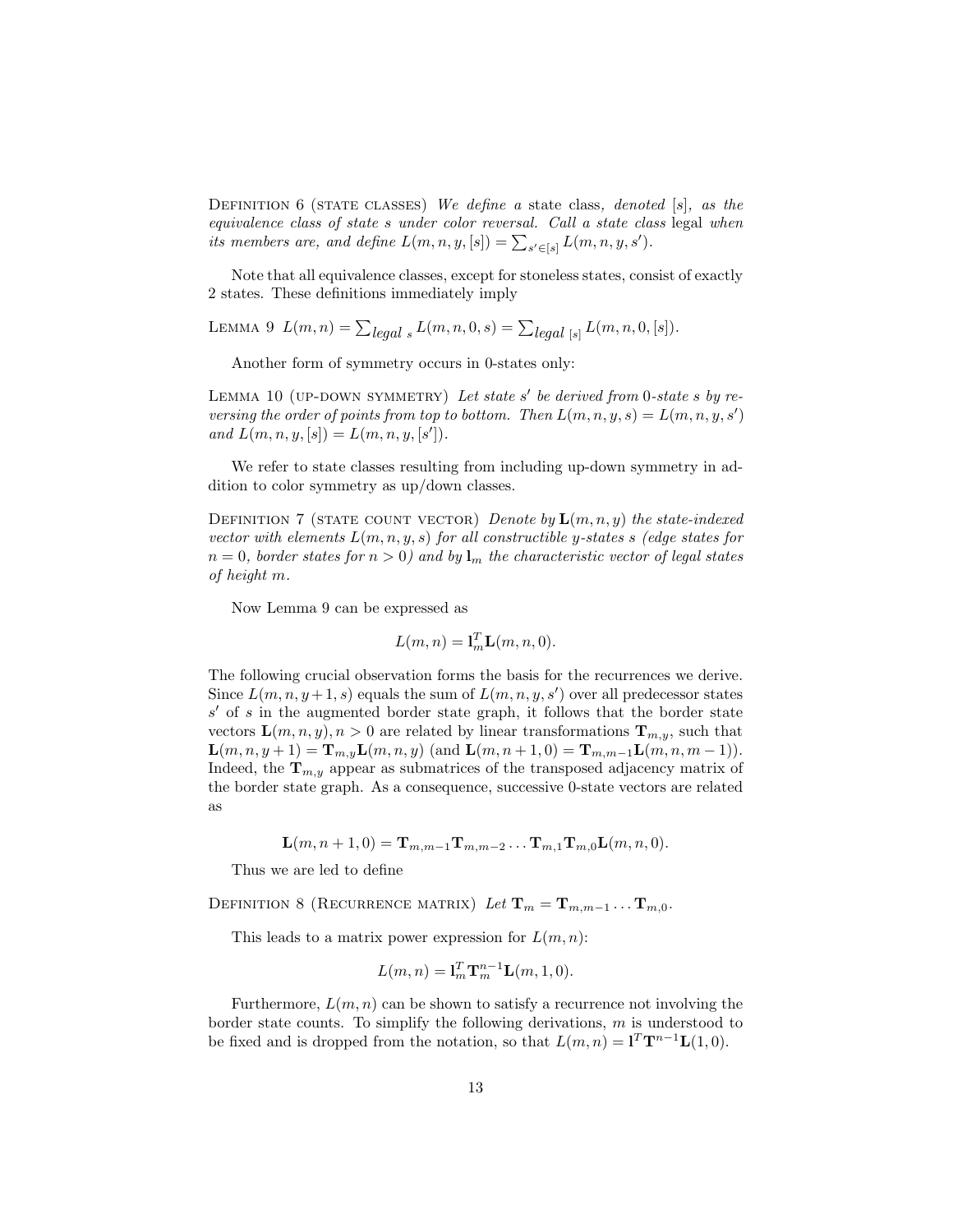THEOREM 1 For fixed m,  $L(m, n)$  satisfies a linear recurrence whose order is at most the number of valid 0-states.

PROOF. Let  $p(\lambda)$  be the characteristic polynomial of the  $r \times r$  matrix **T**,

$$
p(\lambda) = \det(\lambda \mathbf{I} - \mathbf{T}) = \lambda^r + a_{r-1}\lambda^{r-1} + \dots + a_1\lambda + a_0.
$$

By the Cayley-Hamilton theorem,  $p(\mathbf{T}) = \mathbf{0}$ . It follows that

$$
\mathbf{T}^r = -(a_{r-1}\mathbf{T}^{r-1} + \dots + a_1\mathbf{T} + a_0\mathbf{I})
$$

and by multiplication by  $\mathbf{T}^{k-1}$  that

$$
\mathbf{T}^{r+k-1} = -(a_{r-1}\mathbf{T}^{r+k-2} + \dots + a_1\mathbf{T}^k + a_0\mathbf{T}^{k-1})
$$

for all  $k \geq 1$ . Multiplying by  $\mathbf{l}^T$  on the left and  $\mathbf{L}(1)$  on the right yields

$$
L(m, k + r) = \mathbf{1}^T \mathbf{T}^{r+k-1} \mathbf{L}(1, 0)
$$
  
= -(a<sub>r-1</sub>L(m, k + r - 1) + \dots + a<sub>1</sub>L(m, k + 1) + a<sub>0</sub>L(m, k))

for all  $k \geq 1$ , proving the theorem.

By expressing  $T$  in terms of state classes rather than states, and modifying  $\mathbf{1}^T$  and  $\mathbf{L}(1,0)$  accordingly (as illustrated in section 5.4.1), we obtain a stronger upperbound on the order, namely the number of valid 0-state classes as given in Table 1. Finally, that bound may be nearly halved again by using up/down classes.

The structure of solutions to linear recurrences is well known [1]. Theorem 1 implies

COROLLARY 3 For fixed m,  $L(m, n)$  can be written in the form

$$
L(m, n) = \sum_{k} q_k(n) l_k^n,
$$

where  $l_k$  are the distinct eigenvalues of  $\mathbf{T}$ , and  $q_k$  are polynomials of degree at most multiplicity $(l_k) - 1$ .

Notice that some of the terms may vanish but not the largest eigenvalue, which we have additional information about. First a technical lemma is needed.

LEMMA 11 If  $l_k \neq 0$  is an eigenvalue of **T** of multiplicity 1 with corresponding left and right eigenvectors  $e^T$  and **f** then  $q_k$  is the constant  $\frac{1^T \mathbf{f} e^T \mathbf{L}(1,0)}{l_k}$  $\frac{\mathbf{L}(1,0)}{l_k}$ .

PROOF. Let  $T = VJV^{-1}$  be the Jordan canonical decomposition of T. Thus  $L(m, n) = \mathbf{1}^T \mathbf{T}^{n-1} \mathbf{L}(1, 0) = \mathbf{1}^T \mathbf{V} \mathbf{J}^{n-1} \mathbf{V}^{-1} \mathbf{L}(1, 0)$ . Since  $l_k$  has multiplicity one, it must have a single corresponding Jordan block of size 1. Due to the structure of J only this block can provide  $l_k^n$  terms to  $L(m, n)$ , more precisely  $\mathbf{1}^T e l_k^{n-1} f^T \mathbf{L}(1,0)$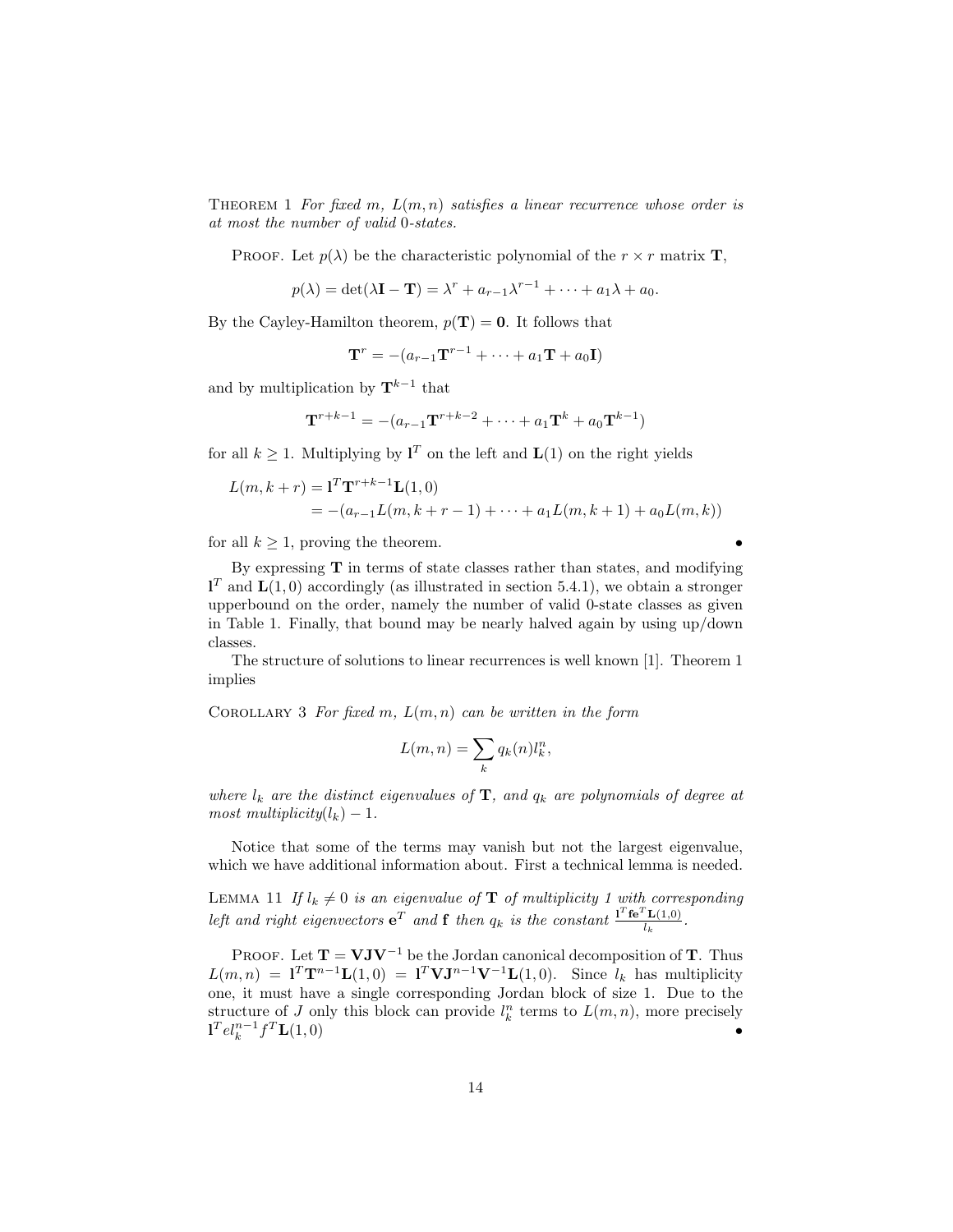THEOREM 2 There exist  $a_m > 0$ ,  $0 < \lambda_m \leq 3^m$ , and  $0 < \phi_m < 1$  such that

$$
L(m, n) = a_m \lambda_m^n (1 + r(m, n))
$$

with  $r(m, n) = O(\phi_m^n)$ .

PROOF. By lemma 6 it follows that **T** is regular, i.e.  $\mathbf{T}^k$  is (elementwise) positive for some  $k$ . Since, by construction,  $\mathbf T$  is also non-negative, the Perron-Frobenius theorem guarantees the existence of a real positive eigenvalue  $l_1$  with the properties that it has multiplicity one, is larger in magnitude than all other eigenvalues, and has left and right eigenvectors  $e^T$  and f with all elements positive. From Lemma 11 it follows that  $q_1(n) = \frac{\mathbf{1}^T \mathbf{f} \mathbf{e}^T \mathbf{L}(1,0)}{l_h}$  $\frac{\mathbf{L}(1,0)}{l_k}$ , which is guaranteed to be a positive constant since  $I<sup>T</sup>$  and  $\mathbf{L}(1,0)$  are non-negative and not all zero whereas **e** and **f** are positive. Now  $L(m, n) = q_1 l_1^n (1 + \sum_{k>1} \frac{q_k(n)}{q_1})$  $\frac{l_{k}}{q_{1}}\frac{l_{k}}{l_{1}}$  $\binom{n}{1}$  and the claimed result follows (for any  $\max_{k>1} \frac{|l_k|}{l_1}$  $\frac{d|l_k|}{l_1} < \phi_m < 1$ . The upper bound on  $\lambda_m$ follows necessarily from the trivial upper bound  $L(m, n) \leq 3^{mn}$ .

The recursion coefficients are most easily obtained by computing  $L(m, n)$ for  $n = 1, \ldots, 2s$  by the dynamic programming algorithm in section 5.5. Since we know that the sequence must satisfy some linear recurrence, the problem is reduced to determining the minimal order and the corresponding coefficients. Moreover, we know that the minimal order is upper-bounded by the number of valid state classes s given in Table 1.

LEMMA 12 Assume that the sequence  $x(1), x(2), \ldots$  satisfies the linear recurrence

$$
x(k + r) = c_{r-1}x(k + r - 1) + \dots + c_1x(k + 1) + c_0x(k).
$$

Then the coefficients  $c_i$  satisfy the equation system

$$
\begin{pmatrix} x(1) & x(2) & \dots & x(r) \\ x(2) & x(3) & \dots & x(r+1) \\ \vdots & \vdots & \ddots & \vdots \\ x(r) & x(r+1) & \dots & x(2r-1) \end{pmatrix} \begin{pmatrix} c_0 \\ c_1 \\ \vdots \\ c_{r-1} \end{pmatrix} = \begin{pmatrix} x(r+1) \\ x(r+2) \\ \vdots \\ x(2r) \end{pmatrix}.
$$

Furthermore, r is the minimal order of recurrence iff the above matrix is nonsingular, in which case the coefficients are uniquely determined.

As we do not know the minimal order of recurrence, we form matrices for increasing  $r$ . For each non-singular one, we compute the recurrence coefficients and verify the recurrence for all s elements  $L(m, s+1)$  through  $L(m, 2s)$ . The smallest verifiable  $r$  is the minimal order. For efficient computations, the Berlekamp-Massey algorithm [11] can be used together with modular arithmetic and the Chinese Remainder Theorem.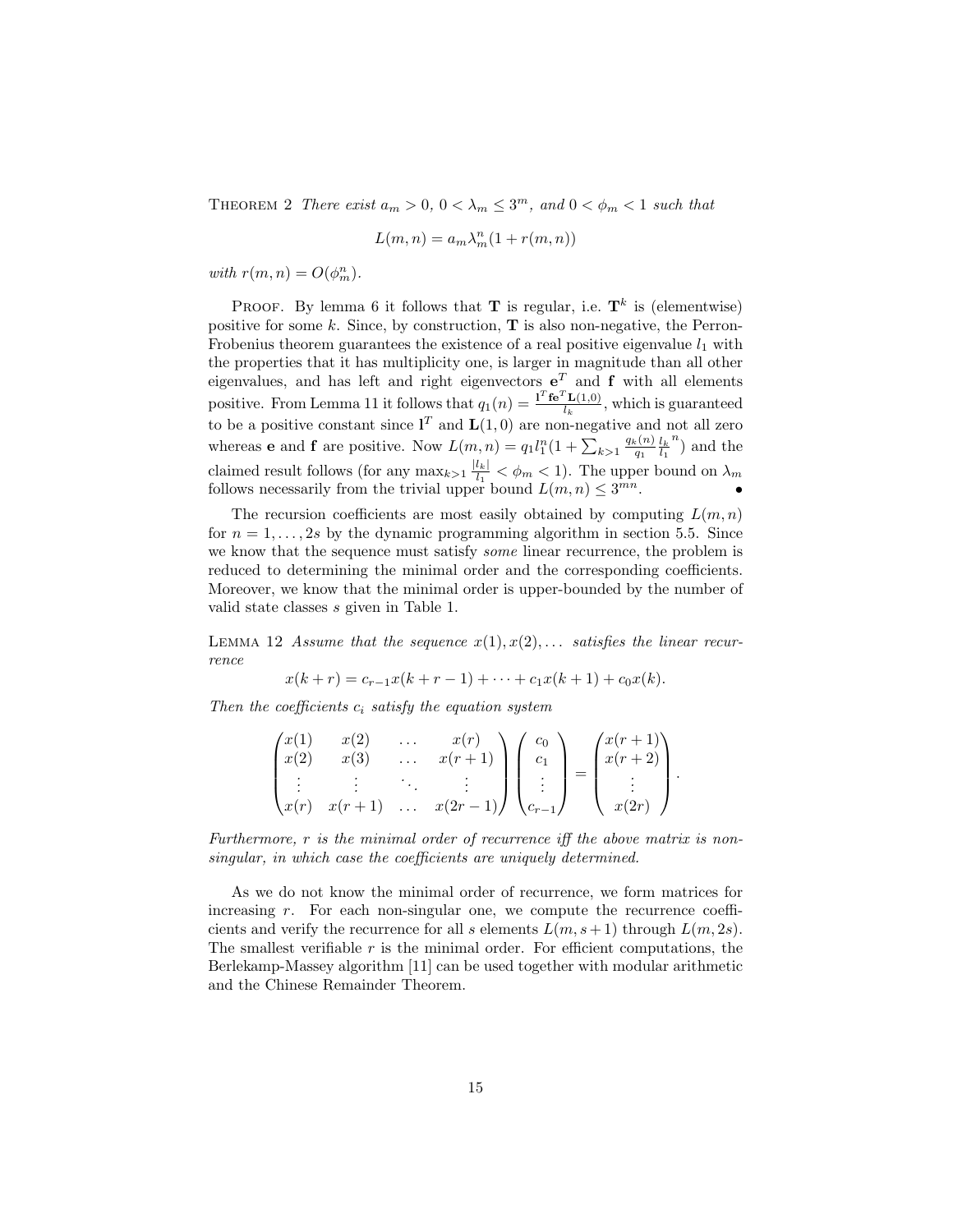#### 5.4.1  $1 \times n$  Boards

For one-dimensional boards, with  $m = 1$ , Figure 8 shows the five possible border states "empty", "black with liberty", "white with liberty", "black without liberty", and "white without liberty". The first three are legal, so  $l =$  $(1, 1, 1, 0, 0)^T$ . The state count transformation is given by the transposed adjacency matrix

$$
\mathbf{T} = \begin{pmatrix} 1 & 1 & 1 & 1 & 1 \\ 1 & 1 & 0 & 0 & 0 \\ 1 & 0 & 1 & 0 & 0 \\ 0 & 0 & 1 & 1 & 0 \\ 0 & 1 & 0 & 0 & 1 \end{pmatrix}
$$

and the initial state count with one column gives  $\mathbf{L}(1,0) = (1,0,0,1,1)^T$ . In this case **T** is invertible and we can write  $L(0,0) = T^{-1}L(1,0) = (-1,1,1,0,0)^T$ and

$$
L(1, n) = \mathbf{1}^T \mathbf{T}^{n-1} \mathbf{L}(1, 0) = \mathbf{1}^T \mathbf{T}^n \mathbf{L}(0, 0) =
$$
  

$$
(1 \quad 1 \quad 1 \quad 0 \quad 0) \begin{pmatrix} 1 & 1 & 1 & 1 \\ 1 & 1 & 0 & 0 & 0 \\ 1 & 0 & 1 & 0 & 0 \\ 0 & 0 & 1 & 1 & 0 \\ 0 & 1 & 0 & 0 & 1 \end{pmatrix}^n \begin{pmatrix} -1 \\ 1 \\ 1 \\ 0 \\ 0 \end{pmatrix},
$$

which gives the sequence 1, 5, 15, 41, 113, 313, 867, 2401, 6649, 18413, ...

The characteristic polynomial of **T** is  $p(\lambda) = \det(\lambda \mathbf{I} - \mathbf{T}) = \lambda^5 - 5\lambda^4 + 8\lambda^3 - 5\lambda^4$  $6\lambda^2 + 3\lambda - 1$ . It follows that  $L(1, n)$  satisfies the recurrence

$$
L(1, k+5) = 5L(1, k+4) - 8L(1, k+3) + 6L(1, k+2) - 3L(1, k+1) + L(1, k).
$$

This is not a minimal order recurrence, however. Using state classes instead (empty, stone with liberty, or stone without liberty) yields

$$
\mathbf{l} = \begin{pmatrix} 1 & 1 & 0 \end{pmatrix}^T,
$$

$$
\mathbf{T} = \begin{pmatrix} 1 & 1 & 1 \\ 2 & 1 & 0 \\ 0 & 1 & 1 \end{pmatrix},
$$

$$
\mathbf{L}(1,0) = \begin{pmatrix} 1 & 0 & 2 \end{pmatrix}^T
$$

and a characteristic polynomial  $p(\lambda) = \lambda^3 - 3\lambda^2 + \lambda - 1$ , leading to the minimal recurrence

$$
L(1, k+3) = 3L(1, k+2) - L(1, k+1) + L(1, k).
$$

These coefficients can also be computed directly from  $L(1,1), \ldots, L(1,6)$ according to Lemma 12 as

$$
\begin{pmatrix} 1 & 5 & 15 \ 5 & 15 & 41 \ 15 & 41 & 113 \end{pmatrix}^{-1} \begin{pmatrix} 41 \ 113 \ 313 \end{pmatrix} = \begin{pmatrix} 1 \ -1 \ 3 \end{pmatrix}.
$$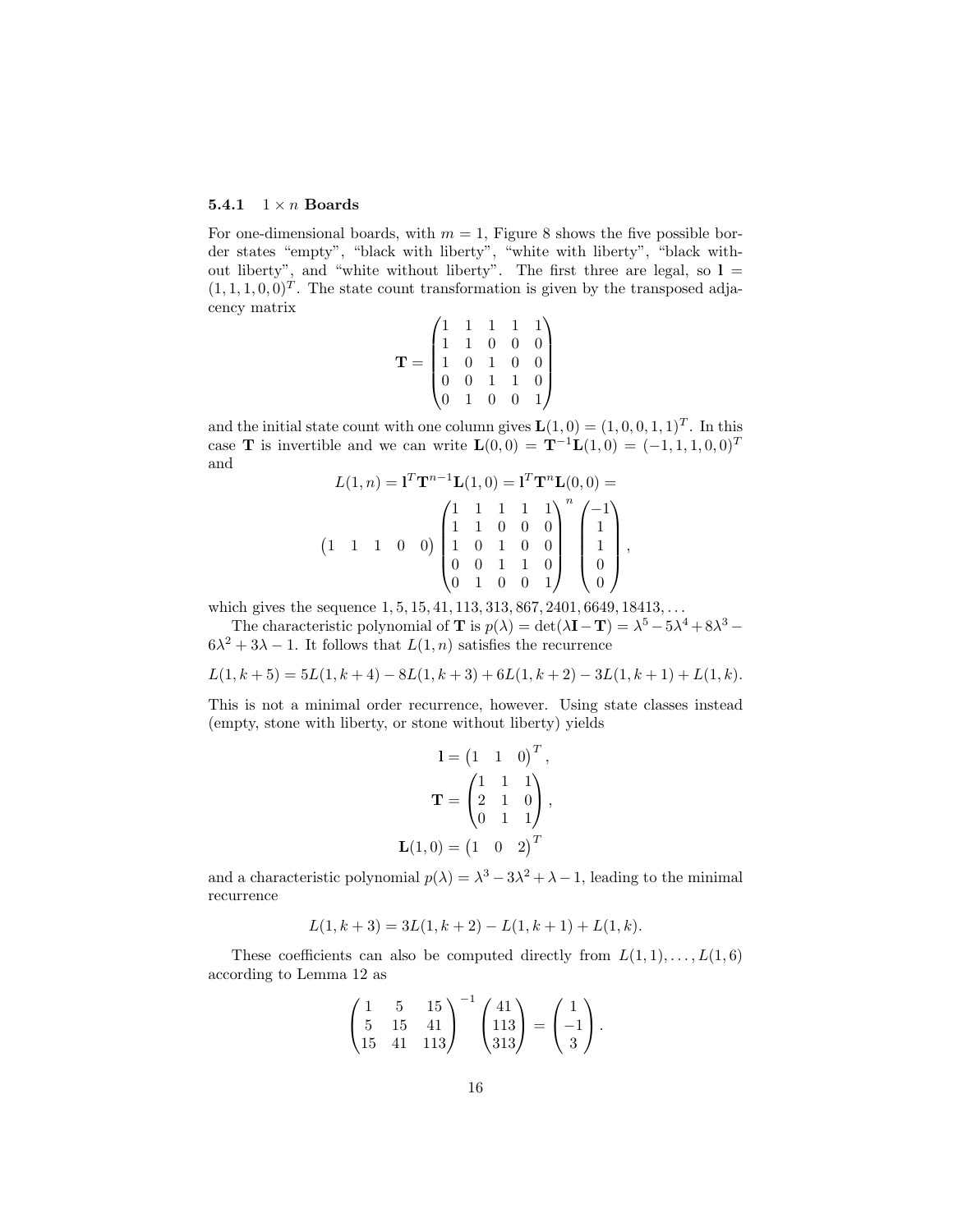$L(1, n)$  can be written in the form of Corollary 3 as

$$
L(1, n) \sim 0.694 \cdot 2.769^{n} + (0.153 - 0.812i) \cdot (0.115 + 0.590i)^{n} + (0.153 + 0.812i) \cdot (0.115 - 0.590i)^{n},
$$

where the constants involved are solutions to cubic equations. In particular the largest eigenvalue can be written in closed form as

$$
\lambda_1 = 1 + \frac{1}{3} \left( \left( 27 + 3\sqrt{57} \right)^{\frac{1}{3}} + \left( 27 - 3\sqrt{57} \right)^{\frac{1}{3}} \right) \sim 2.769292354.
$$

#### 5.4.2  $2 \times n$  up to  $9 \times n$  Boards

For  $2 \times n$  boards, Table 1 shows 9 state classes, but up-down symmetry reduces this to 7 up/down classes, matching the recurrence order:

$$
L(2, n+7) = 10L(2, n+6) - 16L(2, n+5) + 31L(2, n+4) - 13L(2, n+3) +
$$
  
+ 20L(2, n+2) + 2L(2, n+1) - L(2, n).

This sequence starts  $1, 5, 57, 489, 4125, 35117, 299681, \ldots$ 

For  $3 \times n$  the number of constructible up/down classes is 21, but the minimal recurrence order is only 19:

$$
L(3, n + 19) = 33L(3, n + 18) - 233L(3, n + 17) + 1171L(3, n + 16) -
$$
  
\n
$$
- 3750L(3, n + 15) + 9426L(3, n + 14) - 16646L(3, n + 13) +
$$
  
\n
$$
+ 22072L(3, n + 12) - 19993L(3, n + 11) + 9083L(3, n + 10) +
$$
  
\n
$$
+ 1766L(3, n + 9) - 4020L(3, n + 8) + 6018L(3, n + 7) -
$$
  
\n
$$
- 2490L(3, n + 6) - 5352L(3, n + 5) + 1014L(3, n + 4) -
$$
  
\n
$$
- 1402L(3, n + 3) + 100L(3, n + 2) + 73L(3, n + 1) - 5L(3, n).
$$

The recurrences for  $m \geq 4$  are too long to show here. The number of constructible up/down classes, minimum recurrence order, and the  $\lambda_m$  value from theorem 2 are listed in Table 2 for  $1 \le m \le 9$ .

#### 5.4.3 Legal Probabilities and Markov Chains

Dividing the number of legal positions  $L(m, n)$  by the total number of positions  $3^{mn}$  gives the probability that a random position on an  $m \times n$  board is legal. With this interpretation, it is natural to consider the distribution of border states as a Markov Chain. First, however, it is necessary to extend the border state space with "illegal" states (one for each partial column size) which represent partial boards that aren't pseudolegal, and make all states have outdegree 3. With this modification, the vectors  $\mathbf{p}(m,n) = \frac{1}{3^{mn}} \mathbf{L}(m,n,0)$  are probability distributions over the border states and  $\mathbf{P}_m = \frac{1}{3^m} \mathbf{\tilde{T}}_m$  is a probability transition matrix, so that  $\mathbf{p}(m, n+1) = \mathbf{P}_m \mathbf{p}(m, n)$  describes the change in distribution of border states when a new random column is added. Since  $P_m$  is a stochastic matrix, i.e. the sum of all columns is one, it has a largest eigenvalue of 1.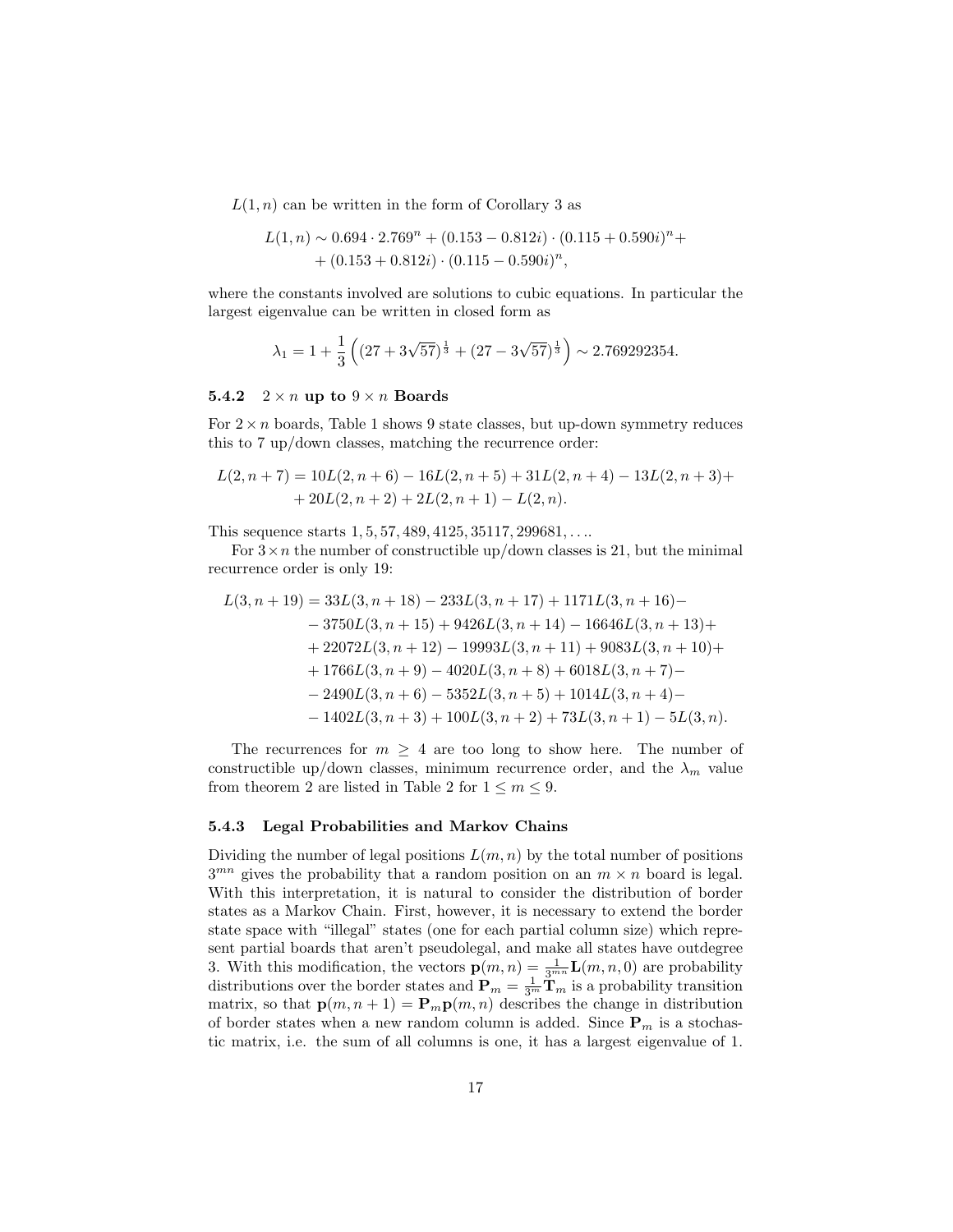| ٠<br><b>S1Ze</b> | classes | order | $a_m$                  | $\sqrt[m]{\lambda_m}$ |
|------------------|---------|-------|------------------------|-----------------------|
| $1 \times n$     | 3       | 3     | 0.69412340909080771809 | 2.7692923542386314    |
| $2 \times n$     | 7       | 7     | 0.77605920648443217564 | 2.9212416045359486    |
| $3 \times n$     | 21      | 19    | 0.76692462372625158688 | 2.9412655443486972    |
| $4 \times n$     | 64      | 57    | 0.73972591465609392167 | 2.9497646496768897    |
| $5 \times n$     | 242     | 217   | 0.71384057986002504205 | 2.9549337288382067    |
| $6 \times n$     | 880     | 791   | 0.68921150040083474629 | 2.9583903342140907    |
| $7 \times n$     | 3453    | 3107  | 0.66545979340188479816 | 2.9608618349040166    |
| $8 \times n$     | 13556   | 12110 | 0.64252516474515096185 | 2.9627168070252408    |
| $9 \times n$     | 55193   | 49361 | 0.62038058380200867949 | 2.9641603664723       |

Table 2: Small board recurrences.

The corresponding eigenvector has a 1 for the "illegal" state and zero for all others, i.e. the illegal state is an absorbing state, which is not surprising since pseudolegality can only get lost under board extension, not regained.

### 5.5 The Dynamic Programming algorithm

The algorithm starts from the unit state vector  $\mathbf{L}(m, 0, 0)$  (which has a 1 for the all-edge state only), and then performs  $mn$  linear transformations (the first m of which operate on edge states, while the rest, of the form  $\mathbf{T}_{m,n}$ , operate on border states) to obtain  $\mathbf{L}(m, n, 0)$ . Instead of keeping exact counts  $L(m, n, y, s)$ as vector elements, we use state class counts modulo some number  $M$  close to  $2^{64}$ . Running the algorithm  $\lceil mn \log_2(3)/64 \rceil$  times with different, relatively prime, moduli gives us a set of equations

$$
L(m, n) = a_i \bmod M_i,
$$

which is readily solved using the Chinese Remainder Theorem (CRT). This technique trades off memory and diskspace (which are more constrained) for time. There is an interesting side-benefit of using chinese remaindering: automatic error detection. If, for instance, a single bitflip in memory should corrupt one of the remainders, then reconstruction of the full count from the remainders will yield a value that's way off, which will be obvious when comparing with the approximation formula we'll derive in a later section.

The heart of the algorithm is an efficient representation of border state classes, using just 3 bits per point, or 3m bits for a state class. This makes the standard height of  $m = 19$  fit comfortably in 64-bit integers. The noncrossing connections can be represented with just 2 booleans per libertyless stone: whether it has a connection above it, and whether it has a connection below it. The representation further exploits the fact that neighbouring points in the border highly constrain each other. Figure 10 shows possible transitions from one point to the next in a "bump-free" 0-state. Upward and downward pointing arrows from the line indicating lack of liberties represent the two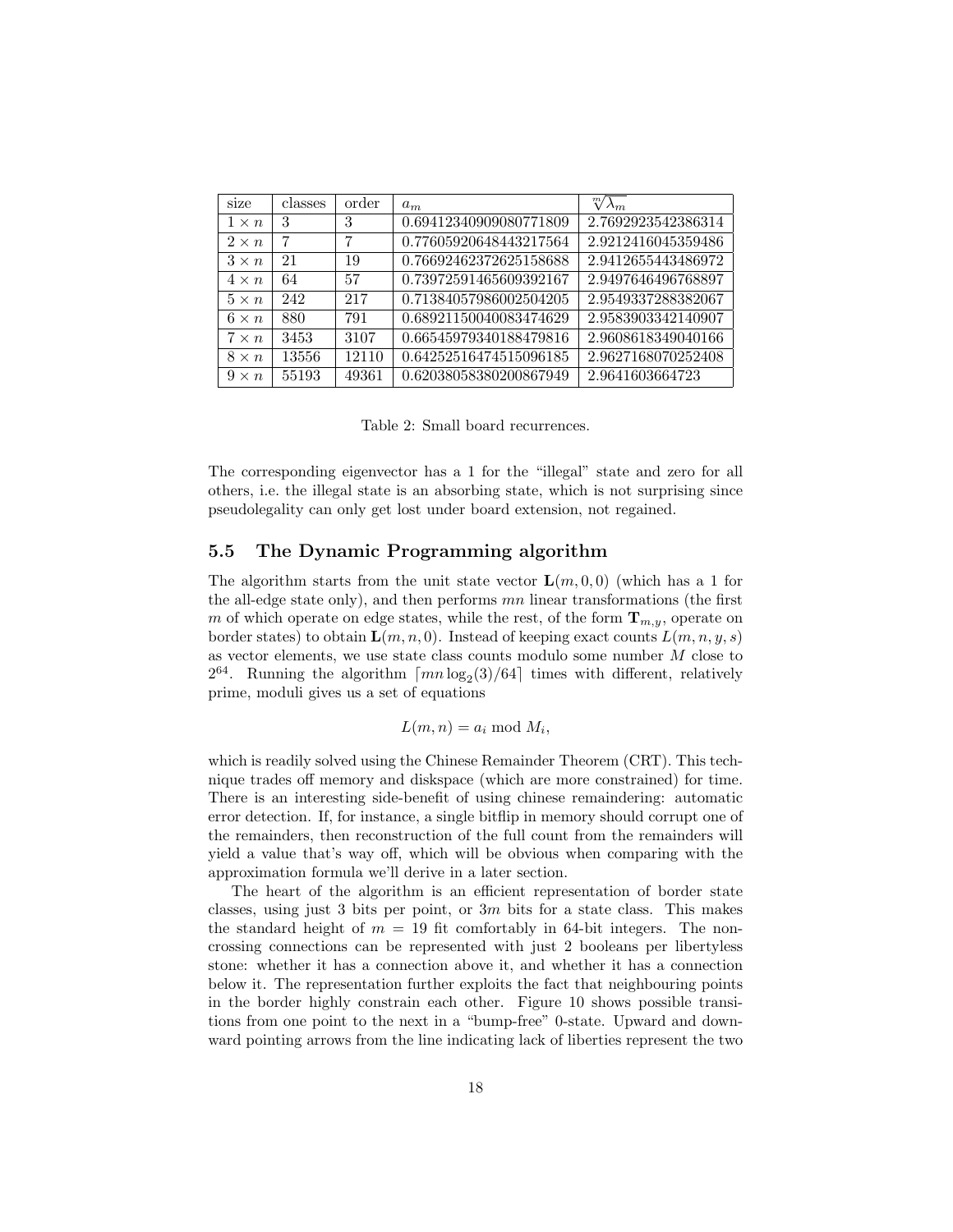

Figure 10: Intra-border transitions.

boolean flags.

Edges between boxed sets of points indicate the presence of edges from all points in one set to all points in the other. Next to each point is shown its 3-bit code. Note that no point has two different transitions to same numbered points. This reflects the fact that two libertyless adjacent stones have the same color if and only if they are connected, and a stone with liberties cannot be adjacent to a libertyless stone of the same color. The algorithm uses code 0 for 'edge' points in edge states. Two pieces of information are still lacking; the color of a libertyless stone at  $(x, 0)$ , and the color of a libertyless stone on  $(x - 1, y)$ , which is not adjacent to the previous border point at  $(x, y - 1)$ . However, since we represent state classes rather than states, we can assume that  $(x - 1, y)$ , if non-empty, is always white. In this case, the color of a libertyless stone at  $(x, 0)$ can be stored in the boolean indicating connections above, since the latter is always false. If  $(x - 1, y)$  is empty, then we can assume any stone on  $(x, 0)$  is white. If both  $(x - 1, y)$  and  $(x, 0)$  are empty then we can normalize the color of e.g. the bottom-most stone on the border.

Note that this is the lowest of 3 levels of graphs considered in this paper: a game of Go is a path in the game graph. whose nodes are paths in the border state graph, whose nodes are paths in the 11-node intra-border graph<sup>2</sup>.

In order to compute  $\mathbf{L}(m, n, y + 1) = \mathbf{T}_{m, y}\mathbf{L}(m, n, y)$ , the algorithm loops over all state-count pairs  $(s, i)$  in  $\mathbf{L}(m, n, y)$ , computes the 2 or 3 successors s' of

<sup>&</sup>lt;sup>2</sup>Ignoring such details as edge states/points and the cross-column transition for non-0 states.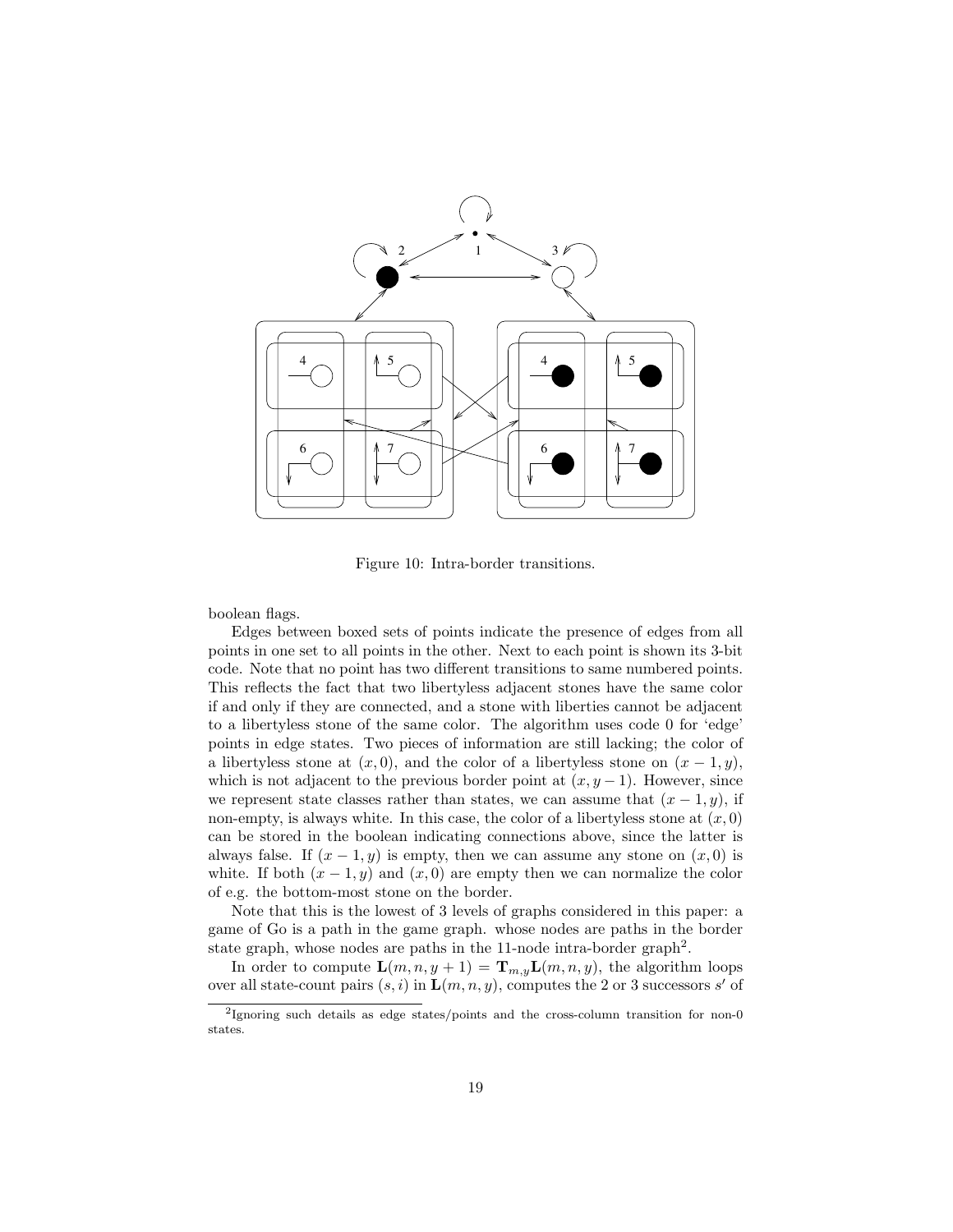s, and stores the new pairs  $(s', i)$  in some data structure. Matching pairs  $(s', i)$ and  $(s', j)$  need to be combined into a single pair  $(s', i + j \mod M)$ , which is easy if all states can be kept in memory. For large computations, like  $m = 19$ , this is not possible and the state-count pairs need to be stored on disk. To allow for efficient combining of states, we collect as many pairs as possible in memory, before flushing them all to disk in sorted order. To save space, we store only the differences between consecutive states (using 7 bits per byte, with the 8th bit indicating the last byte). Note that a state can appear in as many files as it has predecessors in  $\mathbf{L}(m, n, y)$ . The total number of state-count-pairs in all output files is thus larger than the number of  $(y+1)$ -states by a factor in the range [1, 3]. This redundancy is the average number of files in which a  $(y + 1)$ -state occurs. Merging all output files while combining like pairs removes this redundancy and produces the required  $\mathbf{L}(m, n, y + 1)$ . To keep redundancy small, we want the different predecessors of a state to be close together in the input ordering, so that combination can take place before a memory flush. This ordering depends on how the m 3-bit fields are joined into a  $3m$  bit integer. We do this in different ways, such that the most variable fields, namely, those close to  $y$ , end in up the less significant bits of the 3m bit integer.

It turns out that the computation of  $\mathbf{T}_{m,y}$  as described above, precisely fits the Google MapReduce framework described in [13]. Our map function maps a state-count pair  $(s, i)$  to a list of 2 or 3 new pairs  $(s', i)$ , while our reduce function merely sums modulo M.

Having completed all mn linear transformations, which gives us  $\mathbf{L}(m, n, 0)$ , we then sum all counters of legal states to get the desired  $L(m, n) \mod M$  result.

### 5.6 Complexity

The main factor in both time and space complexity is the number of state classes s. This may be upperbounded by ignoring the connection constraints (equivalent to balancing parentheses) and computing the largest eigenvalue of the intra-border transition matrix, which turns out to be  $\lambda \sim 5.372$  (the largest root of  $(\lambda - 2)(\lambda^2 - 5\lambda - 2)$ . The number of paths of length m through the intra-border transition graph, and hence s, is therefore bounded by  $O(\lambda^m)$ . We thus need at most  $\lambda^m(3m + 64)$  bits plus the overhead for the datastructure which is at most linear, for a space complexity of  $O(m\lambda^m)$ .

For time complexity, we have the product of the number of moduli, which is  $\lceil mn \log_2(3)/64 \rceil$ , the number mn of passes, the number  $O(\lambda^m)$  of states, and the amount of work  $O(m)$  per state, which results in time  $O(m^3n^2\lambda^m)$ .

#### 5.7 Results

Table 5.7 shows the number of legal positions.

The L(17, 17) computation took over 8000 CPU-hours and 3TB of disk space generously provided by the Opteron based Linux Cluster of the INS group at the Center for Mathematics and Computer Science (CWI) in Amsterdam. Paul Leyland used the General Number Field to find 3 prime factors including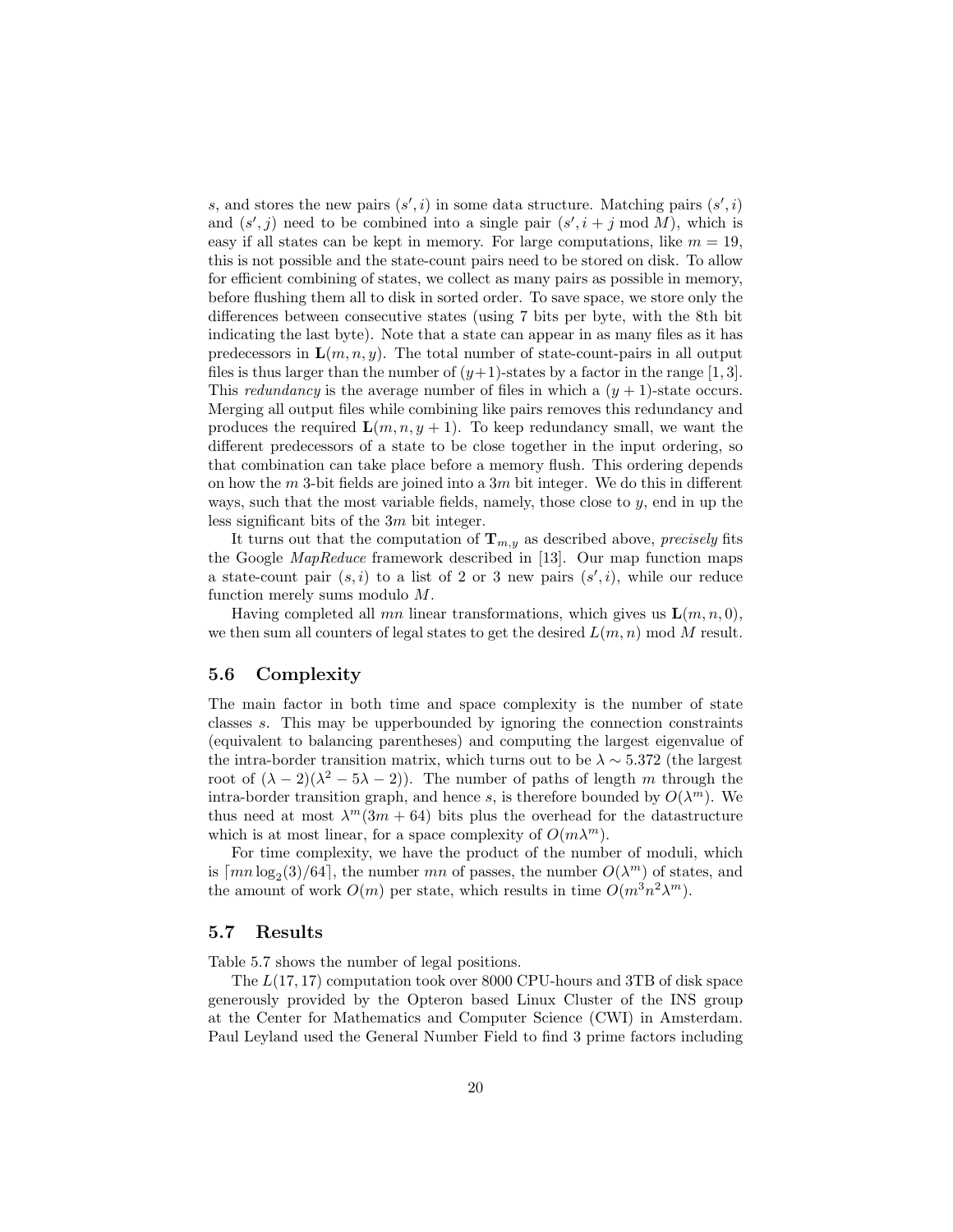| $\boldsymbol{n}$ | $\#\text{digits}$ | L(n,n)                                                        |
|------------------|-------------------|---------------------------------------------------------------|
| $\mathbf{1}$     | 1                 | $\mathbf{1}$                                                  |
| $\overline{2}$   | $\overline{2}$    | 57                                                            |
| 3                | $\overline{5}$    | 12675                                                         |
| 4                | 8                 | 24318165                                                      |
| 5                | 12                | 414295148741                                                  |
| 6                | 17                | 62567386502084877                                             |
| $\overline{7}$   | 23                | 83677847847984287628595                                       |
| 8                | 30                | 990966953618170260281935463385                                |
| 9                | 39                | 103919148791293834318983090438798793469                       |
| 10               | 47                | 96498428501909654589630887978835098088148177857               |
| 11               | 57                | 793474866816582266820936671790189132321673383112185151899     |
| 12               | 68                | 5777425848951323899823797030748399932728721075699118965594265 |
|                  |                   | 1331169                                                       |
| 13               | 80                | 3724979230768639644229490476702451767424915794820871753325479 |
|                  |                   | 9550970595875237705                                           |
| 14               | 93                | 2126677329003662242497893576504405980988058610832691271966238 |
|                  |                   | 72213228196352455447575029701325                              |
| 15               | 107               | 1075146430836138311876841375486612380973378882032784440276460 |
|                  |                   | 1662870883601711298309339239868998337801509491                |
| 16               | 121               | 4813066963822755416429056022484299646486874100967249263944719 |
|                  |                   | 599975607459850502222039591149331431805524655467453067042377  |
| 17               | 137               | 1907938891962819920460572618185046522015105833814792224396726 |
|                  |                   | 9231944059187214767997105992341735209230667288462179090073659 |
|                  |                   | 712583262087437                                               |
| 18               | 153               | 6697231142888292128927401888417065435099377806401787328103183 |
|                  |                   | 3769694562442854721810521432601277437139718484889097011183628 |
|                  |                   | 3470468812827907149926502347633                               |
| 19               | 171               | 2081681993819799846994786333448627702865224538845305484256394 |
|                  |                   | 5682092741961273801537852564845169851964390725991601562812854 |
|                  |                   | 6089888314427129715319317557736620397247064840935             |

Table 3: Number of legal  $n \times n$  positions.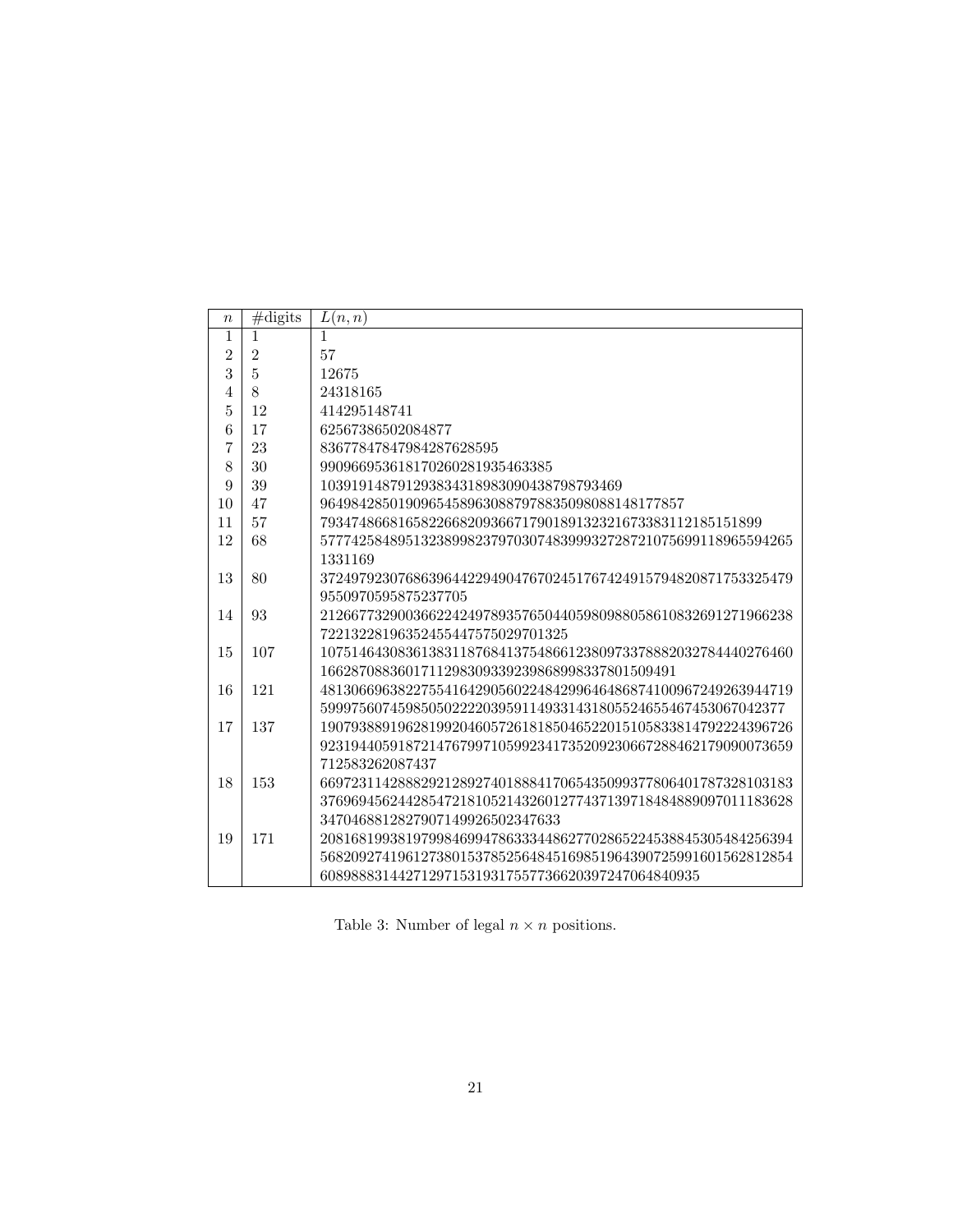| $\boldsymbol{n}$ | L(n,n)                                                          |
|------------------|-----------------------------------------------------------------|
| 18               | $\sim 0.0173 \cdot 3^{324} \sim 6.6 \cdot 10^{152}$             |
| 19               | $\sim 0.01196 \cdot 3^{361} \sim 2.082 \cdot 10^{170}$          |
| 29               | $\sim 1.2 \cdot 10^{-4} \cdot 3^{841} \sim 2.2 \cdot 10^{397}$  |
| 39               | $\sim 2.4 \cdot 10^{-7} \cdot 3^{1521} \sim 1.2 \cdot 10^{719}$ |
| 49               | $\sim 9 \cdot 10^{-11} \cdot 3^{2401} \sim 3.5 \cdot 10^{1135}$ |
| 59               | $\sim 7 \cdot 10^{-15} \cdot 3^{3481} \sim 5 \cdot 10^{1646}$   |
| 69               | $\sim 1.1 \cdot 10^{-19} \cdot 3^{4761} \sim 4 \cdot 10^{2252}$ |
| 79               | $\sim 3\cdot 10^{-25}\cdot 3^{6241}\sim 2\cdot 10^{2953}$       |
| 89               | $\sim 2 \cdot 10^{-31} \cdot 3^{7921} \sim 4 \cdot 10^{3748}$   |
| 99               | $\sim 2\cdot 10^{-38}\cdot 3^{9801}\sim 4\cdot 10^{4638}$       |

Table 4: Estimated Number of legal  $n \times n$  positions.

46542825577 and 2518026579235045782504604934907161589529. The L(18, 18) computation took over 50000 CPU-hours and 4PB of disk IO, generously provided by the Intel x86 Linux Cluster of the IAS School of Natural Sciences in Princeton. The smaller of two prime factors found with Dario Alejandro Alpern's ECM implementation is 7176527950749135946361. The L(19, 19) computation took over 250000 CPU-hours and 30PB of disk IO, generously provided by the Intel x86 Linux clusters at the IAS School of Natural Sciences in Princeton, the IDA Center for Communications Research, also in Princeton, and on a HP Helion Cloud server. The first 7 of 8 prime factors are 5, 401, 4821637, 964261621, 2824211368611548437, 2198466965002376001759613307922757, and 65948646836807567941440434317404197.

### 5.8 Heuristic Sampling Results

Pang Chen [9], improving on earlier work of Knuth and Purdom, developed an elegant unbiased estimator of treesize that takes advantage of heuristic knowledge in the form of a stratifier. This is a function on tree nodes which must decrease when following tree edges, and which should correlate with subtree size, since this determines the estimator variance. Pang demonstrated the power of his Heuristic Sampling algorithm on the problem of counting uncrossed knight's tours on a chess board. As stratifier he used the number of unvisited squares reachable by currently valid knight moves.

We applied his technique to the problem of counting legal positions by estimating the size of the tree of successive border states to depth  $n^2$ . As stratifier we use the pair (remaining depth,  $m$  minus the number of libertyless strings). For each boardsize of interest, we took the average of between  $10^5$  and  $10^7$  runs of the Heuristic Sampling algorithm, with the results shown in Table 4.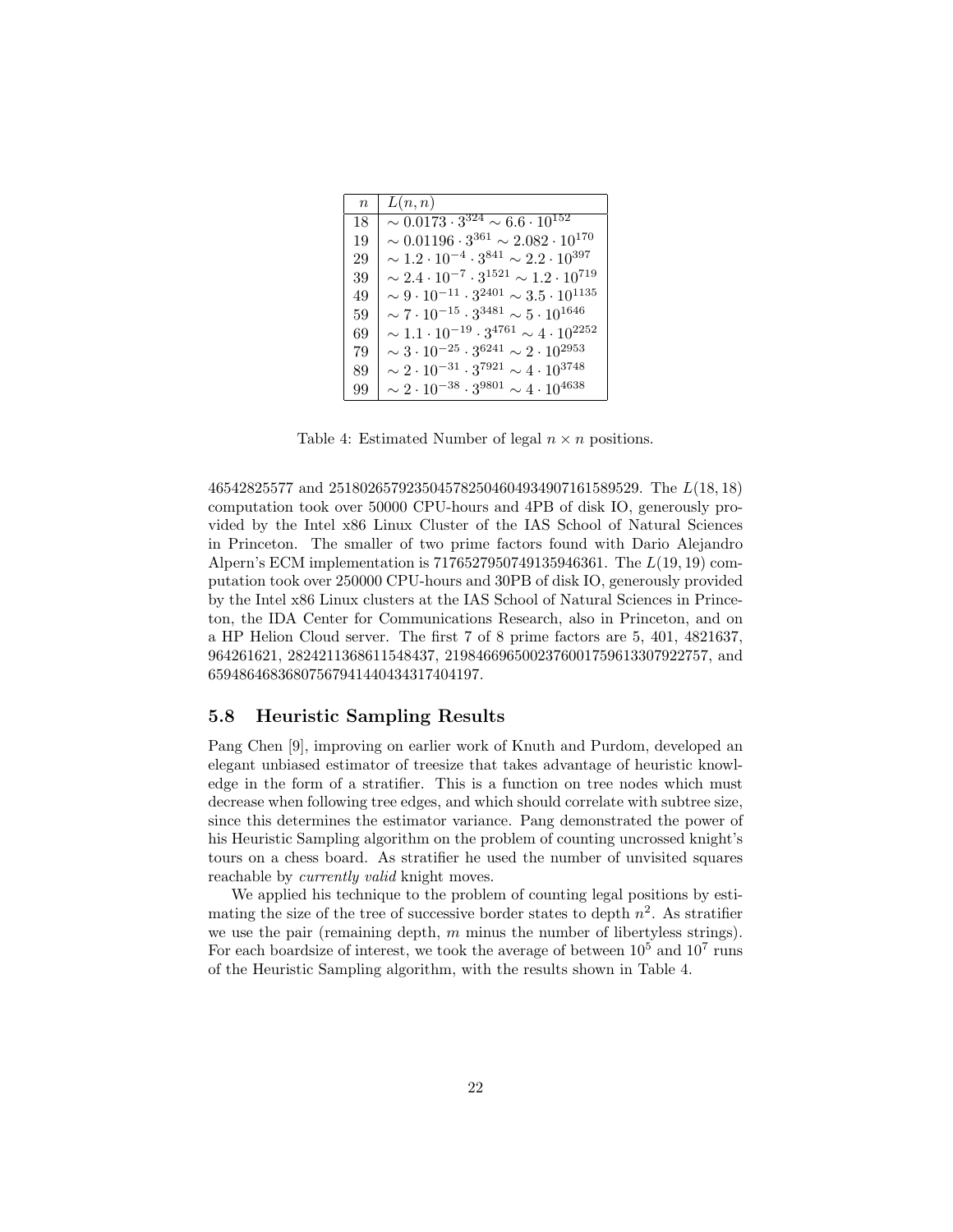

Figure 11: Knight subset of points on  $5 \times 5$  and  $10 \times 10$  boards.

### 5.9 Asymptotic Bounds

Let K denote the set of points on an  $m \times n$  board, reachable from one (3,3) point with 'orthogonal' knight moves, as shown in Figure 11. For simplicity, assume that m and n are divisible by 5, so that set K has size  $mn/5$  (for other  $m, n, |K|$  equals  $mn/5$  rounded up or down). We use K to derive both lower and upper bounds on  $L(m, n)$ .

THEOREM 3 For  $m, n$  divisible by 5,

$$
3^{\frac{4mn}{5}}(1-\frac{2}{81})^{\frac{2(m+n)}{5}} \leq L(m,n) \leq 3^{mn}(1-\frac{2}{81})^{\frac{2(m+n)}{5}}(1-\frac{2}{243})^{\frac{mn-2(m+n)}{5}}.
$$

PROOF. For the lower bound, color the points in  $K$  empty, and all other points randomly. Then illegality can only arise at the  $2(m+n)/5$  points on the edge that neither belong to  $K$  nor neighbour  $K$ . For each such point, the probability of being a libertyless stone is  $2 \cdot 3^{-4} = 2/81$ , and these events are independent, so the whole position is legal with probability  $(1 - 2/81)^{2(m+n)/5}$ .

For the upper bound, we color all points randomly and only check if any point in K is a one-stone string without liberties. For each of the  $2(m+n)/5$ edge points of K this happens with probability  $2/81$  and for each of the  $mn/5 2(m+n)/5$  interior points of K this happens with probability  $2 \cdot 3^{-5} = 2/243$ . Again, these events are all independent.

### 5.10 The base of liberties

The previous section shows that  $L(m, n)^{1/mn}$  is roughly between  $3^{4/5} \sim 2.4$ and  $3(1 - \frac{2}{243})^{1/5} \sim 2.995$ . In this section we prove that  $L(m, n)^{1/mn}$  in fact converges to a specific value  $L$ , which we call the *base of liberties*. This is the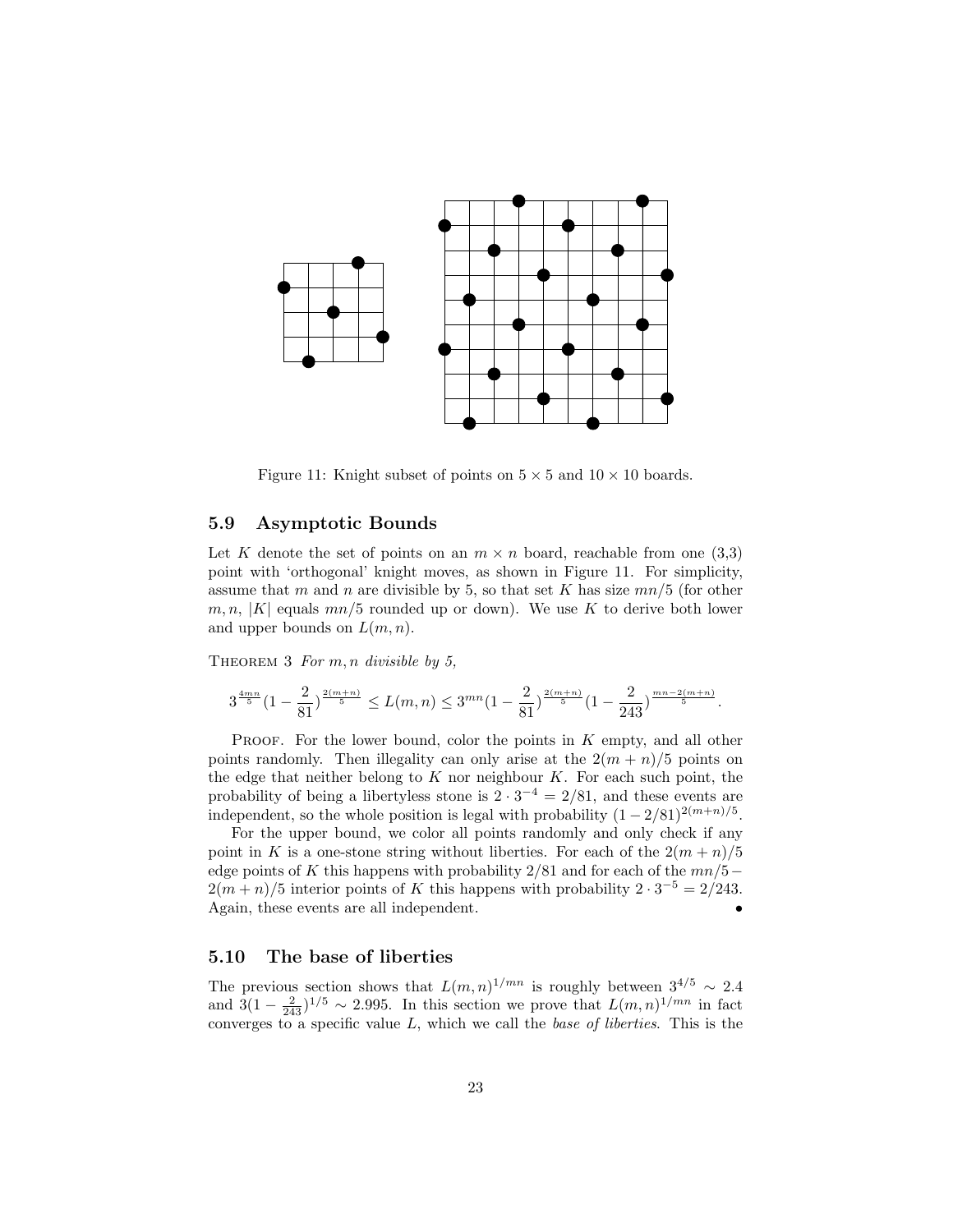2-dimensional analogue of the 1-dimensional growth rate  $\lambda_1 \sim 2.7693$  derived in Section 5.4.1.

Fix m and n. Consider any  $M = q_m m + r_m$  and  $N = q_n n + r_n$  with  $0 \leq r_m < m, 0 \leq r_n < n$ . Since tiling legal positions together preserves legality, we have

$$
L(M, N) \ge L(m, n)^{q_m q_n} L(m, r_n)^{q_m} L(r_m, n)^{q_n} L(r_m, r_n).
$$

This proves

THEOREM 4  $\ln L(m, n)$  is superadditive in both arguments.

THEOREM 5  $\lim_{\min(m,n)\to\infty} L(m,n)^{1/mn}$  converges to some value L.

PROOF. We extend the proof of Fekete's theorem to 2 dimensions:

$$
\liminf_{M,N \to \infty} \frac{\ln L(M,N)}{MN} \ge \liminf_{M,N \to \infty} \frac{q_m q_n}{MN} \ln L(m,n) + \frac{q_m}{MN} \ln L(m,r_n) +
$$

$$
+ \frac{q_n}{MN} \ln L(r_m,n) + \frac{1}{MN} \ln L(r_m,r_n) = \frac{\ln L(m,n)}{mn}.
$$

Since  $m$  and  $n$  were arbitrary, we get

$$
\liminf_{M,N \to \infty} \frac{\ln L(M,N)}{MN} \ge \sup_{m,n \ge 1} \frac{\ln L(m,n)}{mn},
$$

hence  $\frac{\ln L(m,n)}{mn}$  converges to some value  $\ln L$ .

# 5.11 An Asymptotic Formula

Theorems 5 and 2 together imply that  $a_m^{1/mn} \lambda_m^{1/m}$ , and hence  $\lambda_m^{1/m}$  (since n can go to infinity arbitrarily faster than  $m$ ), converge to  $L$ . Table 2 confirms that the  $\lambda_m$  values behave roughly as  $L^m$  for some L. In this section we extend Theorem 2 to derive a much stronger result, albeit contingent on a conjecture about how fast the subdominant terms disappear. The central idea is that since  $ln(L(m, n))$  is asymptotically linear in n for each m, and symmetric, it can be expected to be asymptotically bilinear in  $m$  and  $n$ .

The parameters guaranteed by Theorem 2 may be obtained from  $L()$  as follows:

Corollary 4

$$
\lambda_m = \lim_{n \to \infty} \frac{L(m, n + 1)}{L(m, n)}
$$

$$
a_m = \lim_{n \to \infty} \frac{L(m, n)}{\lambda_n^n},
$$

$$
r(m, n) = \frac{L(m, n)}{a_m \lambda_m^n} - 1.
$$

,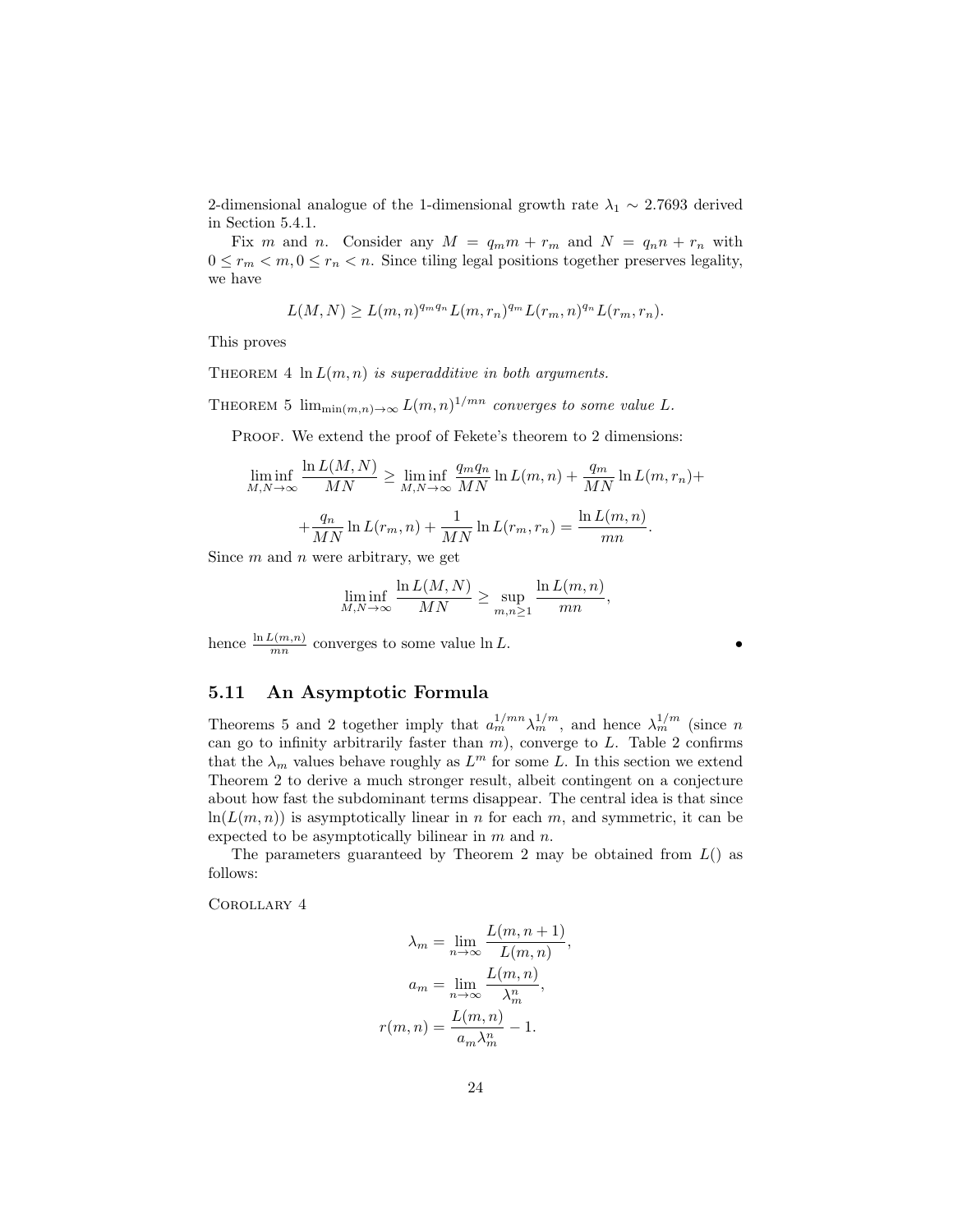In practice the  $\phi_m$  values are small enough that a number of  $a_m$ ,  $\lambda_m$ , and  $r(m, n)$  can be computed with good accuracy from the  $L(m, n)$  values that are practical to compute by the dynamic programming algorithm. Before looking further at these we derive a number of lemmas about symmetric and asymptotically linear functions. Recall that the discrete derivative  $\Delta$  is defined by  $\Delta f(n) = f(n+1) - f(n).$ 

First a discrete integration result needed in Lemma 15;

LEMMA 13 If  $\Delta g(n) = O(\phi^n)$  for some  $0 \le \phi < 1$  then  $g(n) = \gamma + O(\phi^n)$  for some  $\gamma$ . Likewise  $\Delta g(n) = O(n\phi^n)$  implies  $g(n) = \gamma + O(n\phi^n)$  for some  $\gamma$ .

PROOF. Since  $\sum_{i\geq n}\Delta g(i) = O(\sum_{i\geq n}\phi^i) = O(\phi^n)$ ,  $\lim_{n\to\infty} g(n)$  converges to some value  $\gamma$ , and the conclusion follows. The other case is similar, with convergence implied by  $\sum_{i \geq n} i \phi^i = \frac{n \phi^n}{1 - \phi} + \frac{\phi^{n+1}}{(1 - \phi)^n}$  $\frac{\phi^{n+1}}{(1-\phi)^2} = O(n\phi^n).$ 

LEMMA 14 Let  $x(m, n) = u(m) + nv(m) + w(m, n)$  be symmetric. Then

$$
\Delta^2 v(n) = v(n+2) - 2v(n+1) + v(n) = w(n+1, n+2) - w(n+2, n+1)
$$

$$
+ w(n, n+1) - w(n+1, n) - w(n, n+2) + w(n+2, n)
$$

and

$$
\Delta u(n) = -nv(n+1) + (n+1)v(n) - w(n+1, n) + w(n, n+1).
$$

PROOF.

$$
0 = x(n+2, n+1) - x(n+1, n+2)
$$
  
+  $x(n+1, n) - x(n, n+1) + x(n, n+2) - x(n+2, n)$   
=  $u(n+2) + (n+1)v(n+2) + w(n+2, n+1)$   
 $-u(n+1) - (n+2)v(n+1) - w(n+1, n+2)$   
+  $u(n+1) + nv(n+1) + w(n+1, n) - u(n) - (n+1)v(n) - w(n, n+1)$   
+  $u(n) + (n+2)v(n) + w(n, n+2) - u(n+2) - nv(n+2) - w(n+2, n)$   
=  $v(n+2) - 2v(n+1) + v(n) - w(n+1, n+2) + w(n+2, n+1)$   
-  $w(n, n+1) + w(n+1, n) + w(n, n+2) - w(n+2, n),$ 

$$
0 = x(n + 1, n) - x(n, n + 1)
$$
  
=  $u(n + 1) + nv(n + 1) + w(n + 1, n) - u(n) - (n + 1)v(n) - w(n, n + 1).$ 

•

LEMMA 15 If additionally all w() terms in the above are  $O(\phi^n)$  for some  $\phi < 1$ , then there exist  $\alpha$ ,  $\beta$  and  $\lambda$  such that

$$
v(m) = \beta + \lambda m + O(\phi^m),
$$
  

$$
u(m) = \alpha + \beta m + O(m\phi^m).
$$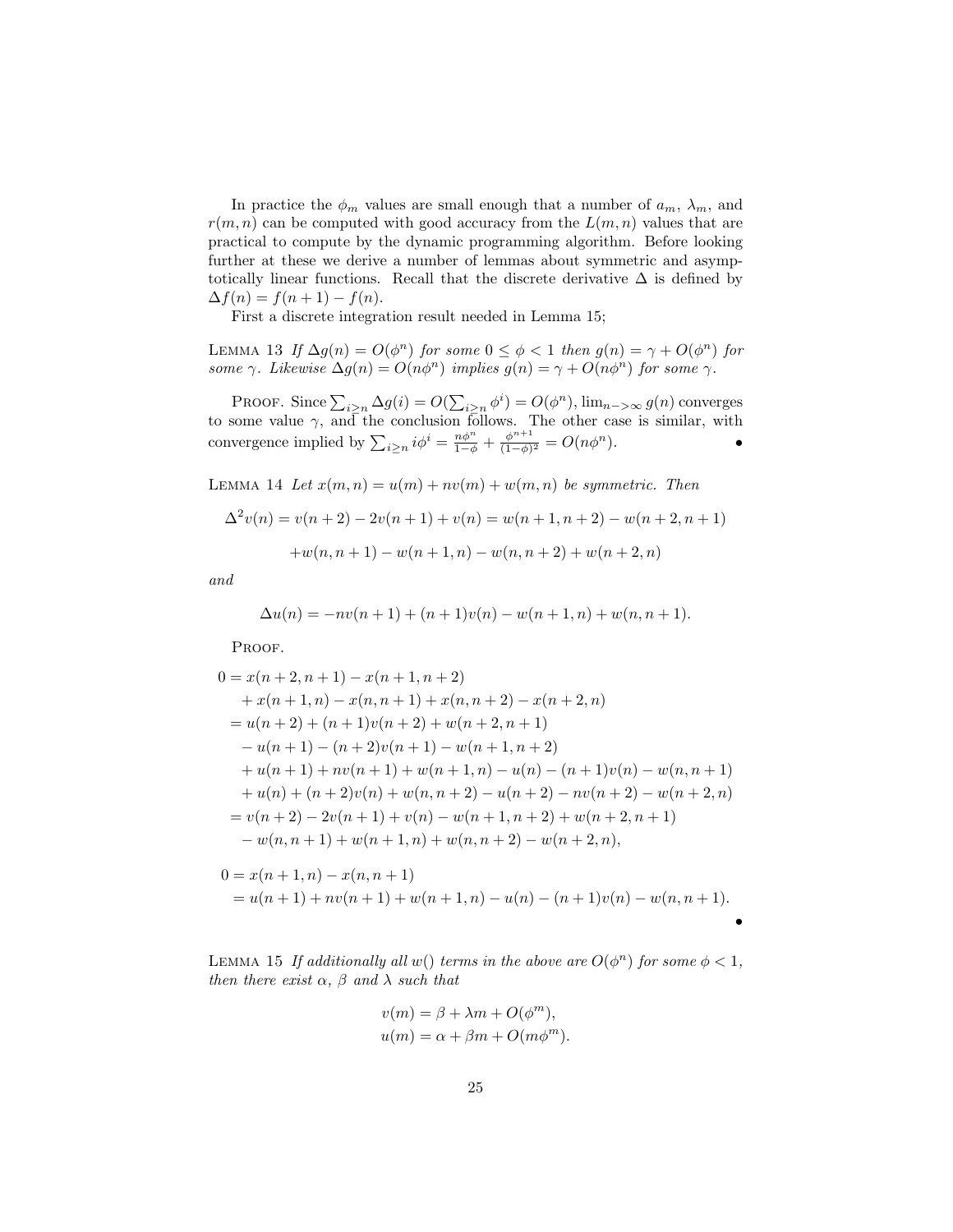PROOF. Lemma 14 together with the assumption give  $\Delta^2 v(n) = O(\phi^n)$ . Applying Lemma 13 once to  $g(n) = \Delta v(n)$  gives  $\Delta v(n) = \lambda + O(\phi^n)$  and applying it again to  $g(n) = v(n) - \lambda n$  gives  $v(n) = \beta + \lambda n + O(\phi^n)$ .

Lemma 14 also gives

$$
\Delta u(n) = -nv(n+1) + (n+1)v(n) - w(n+1, n) + w(n, n+1)
$$
  
=  $-n(\beta + \lambda(n+1) + O(\phi^{n+1})) + (n+1)(\beta + \lambda n + O(\phi^n)) + O(\phi^n)$   
=  $\beta + O(n\phi^n)$ .

A third application of Lemma 13 to  $g(n) = u(n) - \beta n$  gives  $u(n) = \alpha + \beta n + \beta n$  $O(n\phi^n)$ .

COROLLARY 5 Under the assumptions above, for  $n = \Theta(m)$ ,

$$
x(m, n) = \alpha + \beta(m+n) + \lambda mn + O(m\phi^m).
$$

Taking natural logarithms of the expression for  $L(m, n)$  in Theorem 2 we have

$$
\ln(L(m, n)) = \ln(a_m) + n \ln(\lambda_m) + \ln(1 + r(m, n)),
$$

which is in the expected form with  $x(m, n) = \ln(L(m, n)), u(m) = \ln(a_m),$  $v(m) = \ln(\lambda_m)$ , and  $w(m, n) = \ln(1 + r(m, n))$ . The question is whether  $\ln(1 +$  $r(m, n)$  satisfies the conditions on  $w()$  in the lemmas.

Although one can show that for fixed m,  $\ln(L(m, n)) - \alpha - \beta(m+n) - \lambda mn =$  $\Omega(n)$ , we do expect this quantity to vanish for proportional n:

CONJECTURE 1  $r(m, n) = O(\phi^m)$  for some  $\phi < 1$  and  $n = \Theta(m)$ .

(This should be read as: for any constant  $c \geq 1$ , there exists a  $\phi < 1$  such that  $r(m, n) = O(\phi^m)$  for all  $m/c \le n \le cm$ .) This assumption suffices to apply Corollary 5 to  $\ln L(m, \Theta(m))$ , which, after exponentiation, gives

THEOREM 6 Conjecture 1 implies

$$
L(m,n) = A B^{m+n} L^{mn} (1 + O(m\phi^m))
$$

for some constants A, B,  $\phi < 1$ , and  $n = \Theta(m)$ .

The constants  $A, B$ , and  $L$  can all be computed as limits of expressions involving legal counts of square and almost-square boards.

COROLLARY 6 (CONTINGENT ON CONJECTURE 1)

$$
L = \lim_{n \to \infty} \frac{L(n, n)L(n+1, n+1)}{L(n, n+1)^2},
$$
  
\n
$$
B = \lim_{n \to \infty} \frac{L(n, n+1)}{L(n, n)L^n} = \lim_{n \to \infty} \frac{L(n, n)}{L(n, n-1)L^n},
$$
  
\n
$$
A = \lim_{n \to \infty} \frac{L(n, n)}{B^{2n}L^{n^2}}.
$$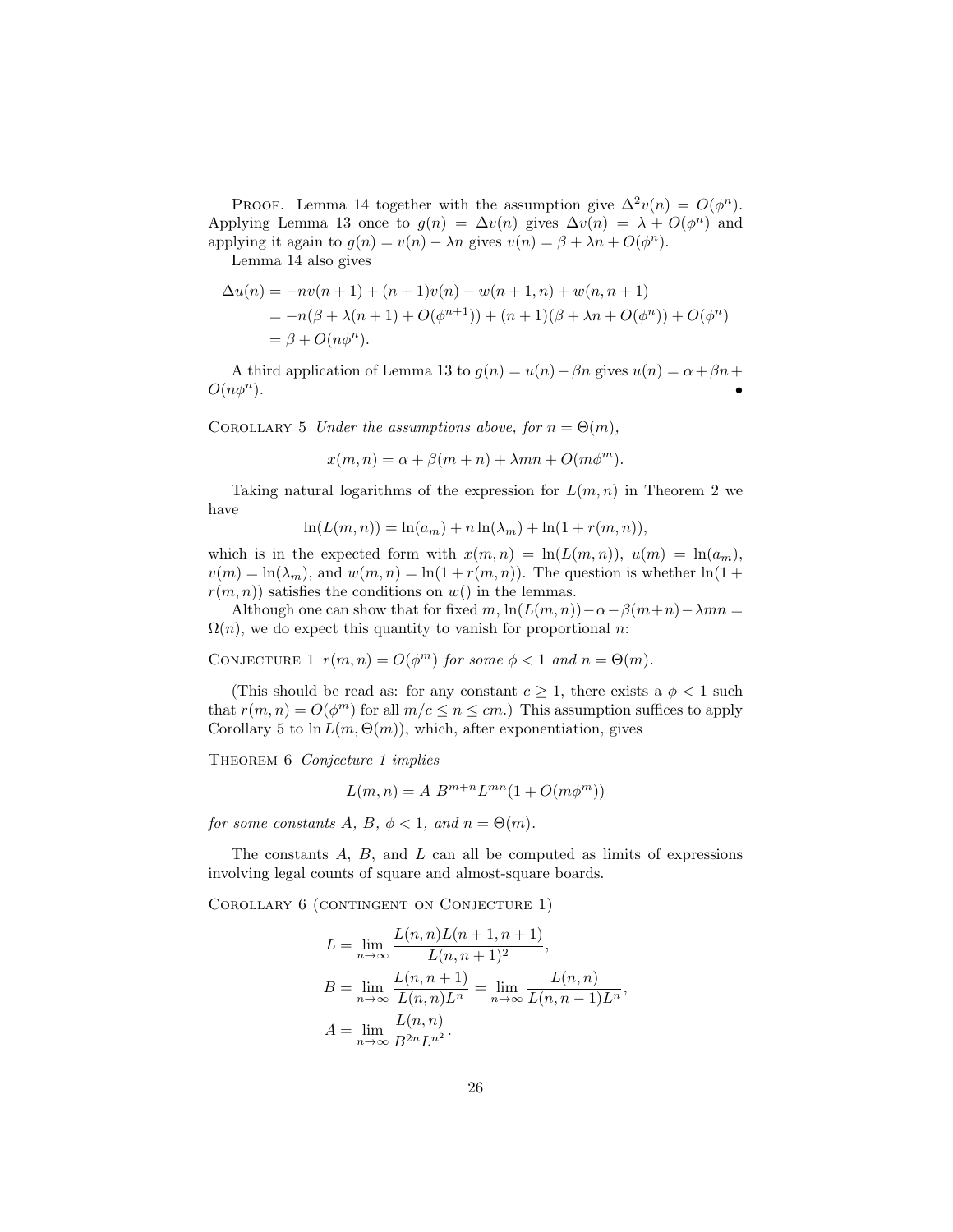| $\, n$         | $L(n, n+1)$                                                       |
|----------------|-------------------------------------------------------------------|
| 1              | $\overline{5}$                                                    |
| $\overline{2}$ | 489                                                               |
| 3              | 321689                                                            |
| 4              | 1840058693                                                        |
| 5              | 93332304864173                                                    |
| 6              | 41945191530093646965                                              |
| $\overline{7}$ | 166931297609667912727898521                                       |
| 8              | 5882748866432370655674372752123193                                |
| 9              | 1835738613899845421140262364853644706891109                       |
| 10             | 5072588588647327658457862518216696854885169490987149              |
| 11             | 124118554774307129694783556890846966815009879092863579679259393   |
| 12             | 26892554058860272116972562366415920138007095980551558908000982332 |
|                | 405743333                                                         |
| 13             | 51595955665685681166597566866805181435596339502695699293823422273 |
|                | 656970477373415200373                                             |
| 14             | 87657189470474043577625386556165159467857790316618825847295568112 |
|                | 5289495868953613359454403019145877                                |
| 15             | 13187051224464575929788847232994787058026625692448568172845808657 |
|                | 8687538959472921550847035733890182662513180743513                 |
| 16             | 17566939874522767507492043332778736637455188609843447383651064715 |
|                | 9450821039563378374569811240252763776406712988379278644250456677  |
| 17             | 20722054276190233030395875202363901217542740727187846094339981969 |
|                | 33282608067036314403465202963700297341152216286750576593627459392 |
|                | 979397487964077                                                   |
| 18             | 21645008927907827531439545348046842446969487357646989370951775056 |
|                | 32614907511229224633397451785779540083245864195480719950197794545 |
|                | 84564790800309660950831580481393                                  |
| 19             | 20020319408629769567144797301355785099698625915243038261123500773 |
|                | 48906207401543395415870817978902800457543055297838678738457045887 |
|                | 23770851289942216392403148498022616435740968427261                |

Table 5: Legal counts of almost square boards.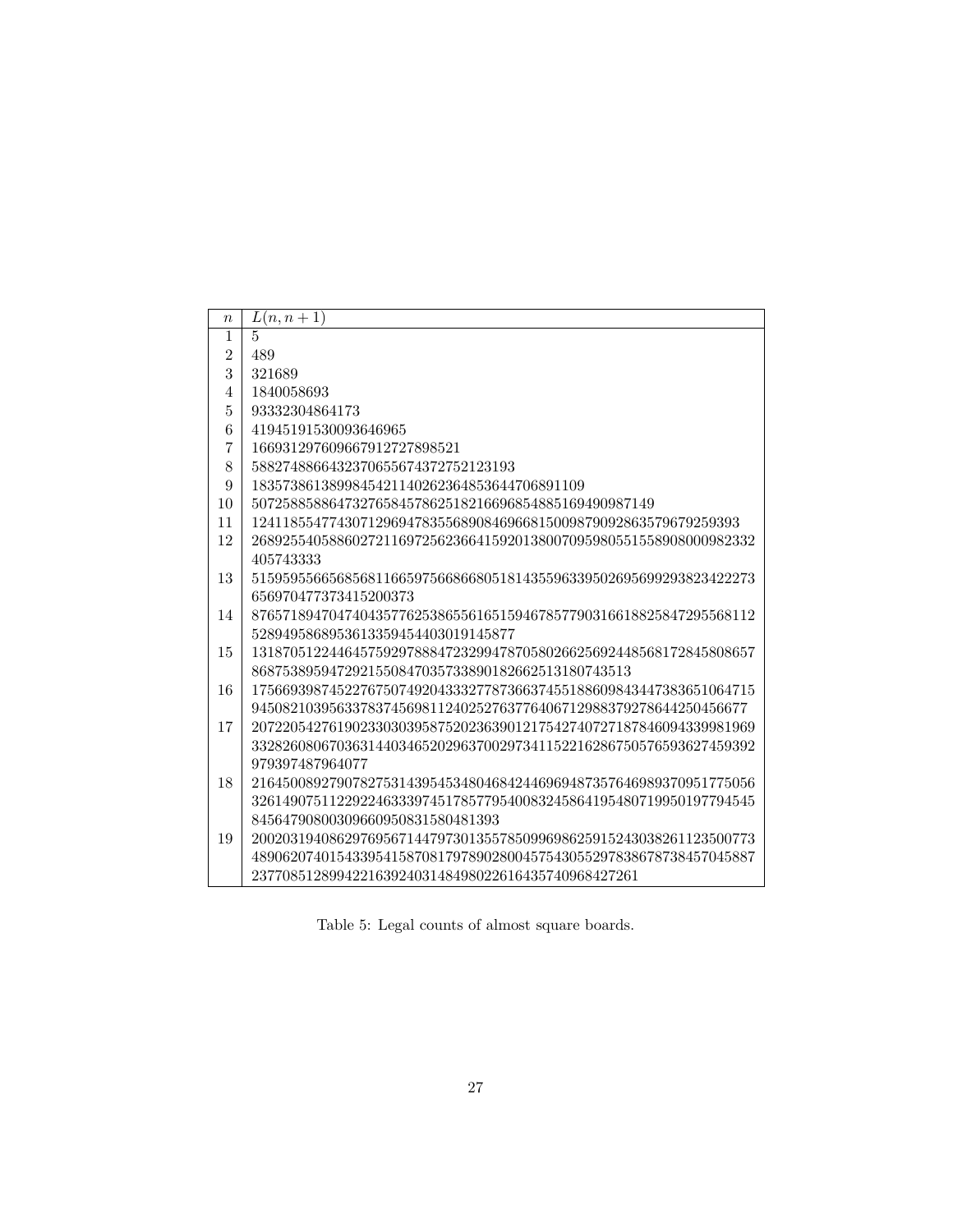

Figure 12:  $\ln(1 + r(n, n))$  and friends

Of course L could also be approximated according to its definition as  $L(n, n)^{n^{-2}}$ but the above formula offers much better convergence. Using the almost-square legal counts in Table 5.11, as computed by our algorithm, our best estimates using  $L(19, 19)$ ,  $L(19, 18)$ , and  $L(18, 18)$  are

> $L \approx 2.975734192043357249381,$  $B \approx 0.96553505933837387,$  $A \approx 0.8506399258457145.$

Table 6 shows the rapid convergence of  $L(n, n)L(n+1, n+1)/L(n, n+1)^2$ .

Although the formula for  $L(m, n)$  is only asymptotic, the convergence turns out to be quite fast. Compared to the exact results in Table 5.7, it achieves relative accuracy 0.99993 at  $n = 5$ , 0.99999999 at  $n = 9$ , and 1.00000000000023 at  $n = 13$ . It is consistent with all the simulated results. For  $n = 99$  it gives the same result of  $4 \cdot 10^{4638}$ . Accuracy is also excellent far away from the diagonal. E.g., at  $L(7, 268)$ , the relative accuracy is still 1.0000007, witnessing the wide range of application of Theorem 6.

# 6 Comparison with other games

In Go, the question of what constitutes a legal position is very easy to decide. Not so in some other popular games. In Chess there are so called problems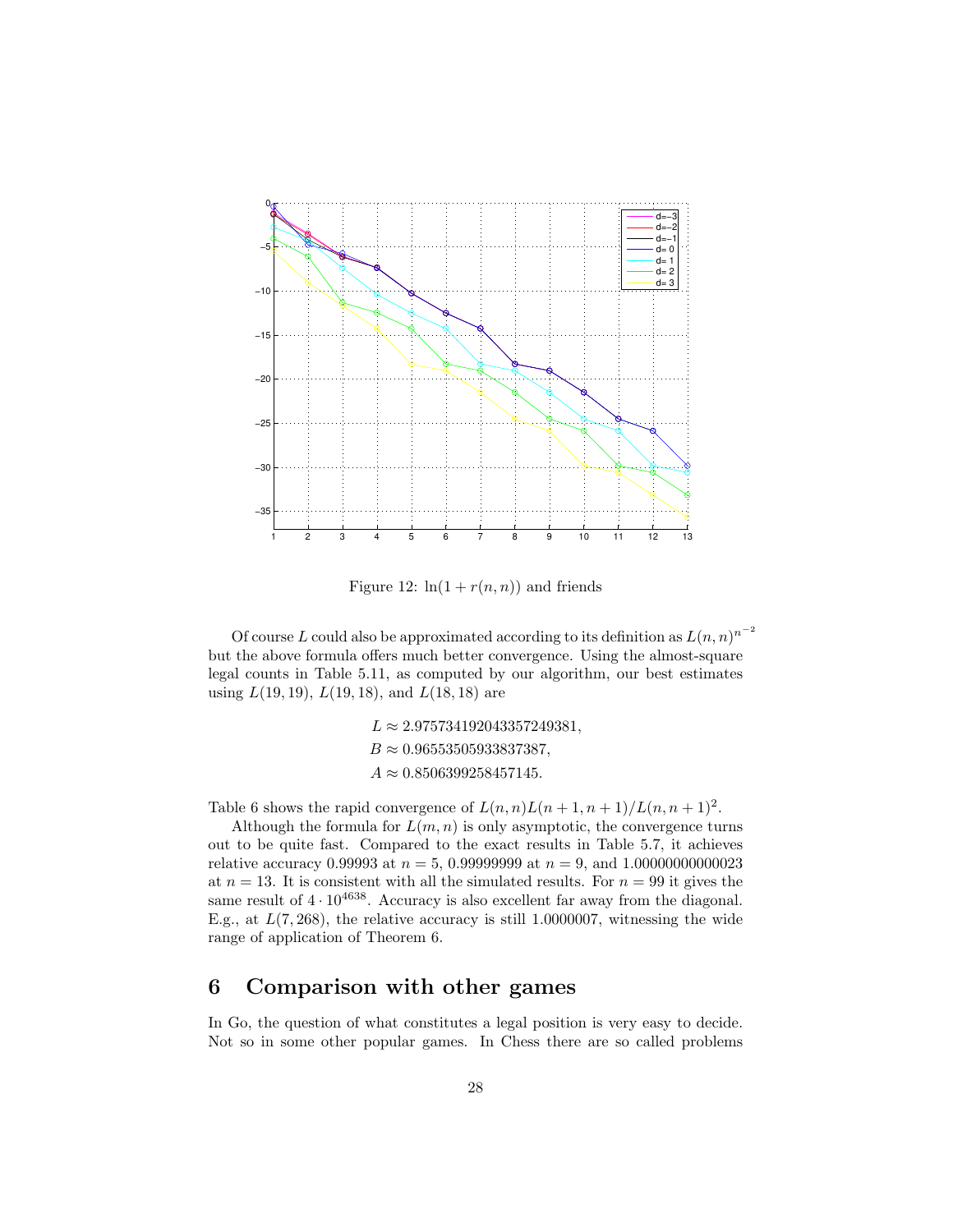| $\eta$         | $L(n,n)L(n+1,n+1)/L(n,n+1)^2$ |
|----------------|-------------------------------|
| 1              | 2.28                          |
| $\overline{2}$ | 3.0                           |
| 3              | 2.979                         |
| 4              | 2.9756                        |
| 5              | 2.975732                      |
| 6              | 2.9757343                     |
| 7              | 2.9757341927                  |
| 8              | 2.9757341918                  |
| 9              | 2.975734192044                |
| 10             | 2.975734192044                |
| 11             | 2.975734192043350             |
| 12             | 2.975734192043355             |
| 13             | 2.97573419204335727           |
| 14             | 2.975734192043357255          |
| 15             | 2.97573419204335724932        |
| 16             | 2.975734192043357249362       |
| 17             | 2.9757341920433572493811      |
| 18             | 2.97573419204335724938097     |

Table 6: Convergence to the base of liberties L.

of retrograde analysis, which ask how a position could have possibly arisen. Anyone having tried these problems can appreciate their complexity. But even in as simple a game as Connect-4, the problem of deciding if a position could have legally arisen, can be shown to be NP-hard [12]. In such cases we cannot hope to find exact counts and need to settle for upper bounds.

For Chess, a straightforward Huffman encoding (ignoring history attributes such as castling rights) gives an upperbound of  $2^{32 \cdot 1+2(8 \cdot 3+6 \cdot 5+2 \cdot 6)} = 2^{164} \sim$  $2.3 \cdot 10^{49}$  positions, while a more refined counting method [4] gives an upperbound of  $4.5 \cdot 10^{46}$ , less than half of  $L(10, 10)$ .

For Connect-4 played on a board with  $n$  columns of height  $m$ , each column can be encoded in  $m + 1$  bits, giving an upperbound of  $2^{n(m+1)}$  positions. For the standard board size of 7x6, Edelkamp and Kissmann obtained the exact count of  $4531985219092$  [15], about 11 times  $L(5,5)$ .

Gomoku, also known as Go-bang, is more closely related to Go. The goal in Gomoku is to obtain 5 consecutive stones of one's color along an orthogonal or diagonal line. We could thus define a legal position as one in which no 5 same colored stones appear in a row (ignoring the required near-equality of numbers of black and white stones, or allowing the option of passing). This could be computed exactly with a Dynamic Programming algorithm, with states comprising a 4 row thick border. The resulting state space size of  $3^{4m}$  however limits the approach to  $m = 6$  or so. The alternative of using the inclusionexclusion formula to count the illegal positions is similarly limited, since a  $6 \times$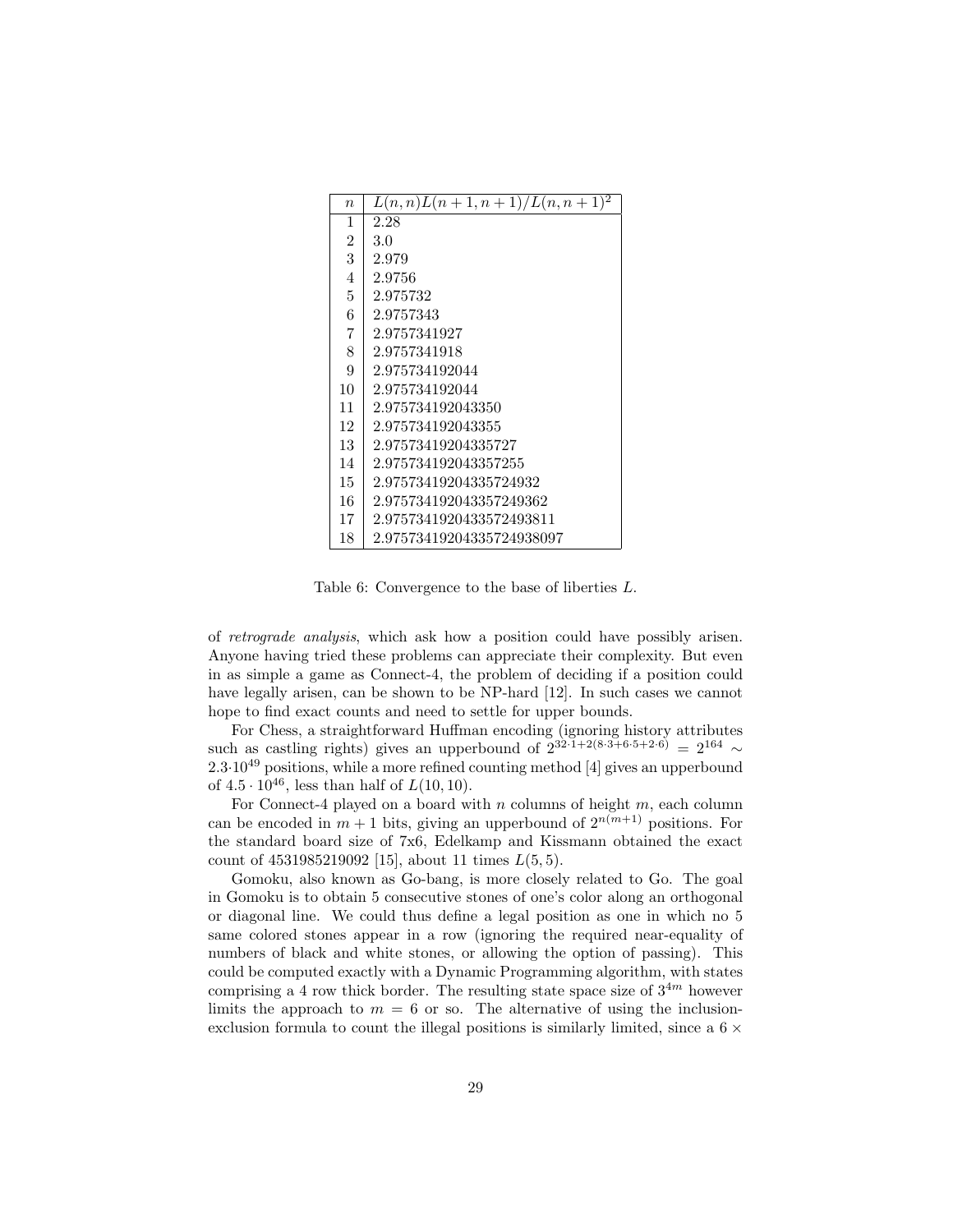| $\eta$<br>m |              |                            |                            |                           |                            |
|-------------|--------------|----------------------------|----------------------------|---------------------------|----------------------------|
|             |              | 907                        | 2098407841                 | $\sim \overline{10^{31}}$ | $\sim \overline{10^{100}}$ |
|             | 386356909593 | $\sim 10^{86}$             | $10^{\sim 5.3 \cdot 10^2}$ |                           |                            |
|             |              | $10^{\sim 1.1 \cdot 10^3}$ |                            |                           |                            |

Table 7: Exact and estimated number of games on small boards.

6 board already has 32 possible 5-in-a-rows, all subsets of which have to be considered.

We note that in contrast to Theorem 4, the function  $\ln L(m, n)$  for Gomuku is subadditive, from which Theorem 5 can be similarly derived. Under a naive assumption of independence of events, the "base of gomoku" would have a value of  $1 + 2(1 - \frac{1}{3})$  $^{4})^{4} \sim 2.90$ , much less than for Go.

# 7 Counting games

### 7.1 Exact values

By Lemma 2, the number of games equals the number of simple paths in the game graph. For very small boards, we can find these numbers by brute force enumeration, as shown in Table 7.

# 7.2 Approximation

Just as with legal positions, we can estimate the size of the game tree, and hence the number of games, using Heuristic Sampling. A natural stratifier, similar to the one used by Pang Chen for uncrossed knight tours, is the number of positions reachable through currently unvisited positions. Using this stratifier, we obtained the estimates shown in Table 7, with the location of the ∼-symbol indicating (un)certainty about the order of magnitude.

### 7.3 Upper bounds

We can relate the number of simple paths to the product of outdegrees. First we need a technical lemma.

LEMMA 16 On boards larger than  $1 \times 1$ , every node in the game graph has outdegree at least 2.

PROOF. For the empty position, the Lemma holds by assumption on board size. For other nodes, consider one of its strings. If this string has at least two liberties, then these provide two legal moves for its owner. If it has only one liberty, then the opponent can move there to capture, while a move by the owner there cannot result in a single-stone suicide. •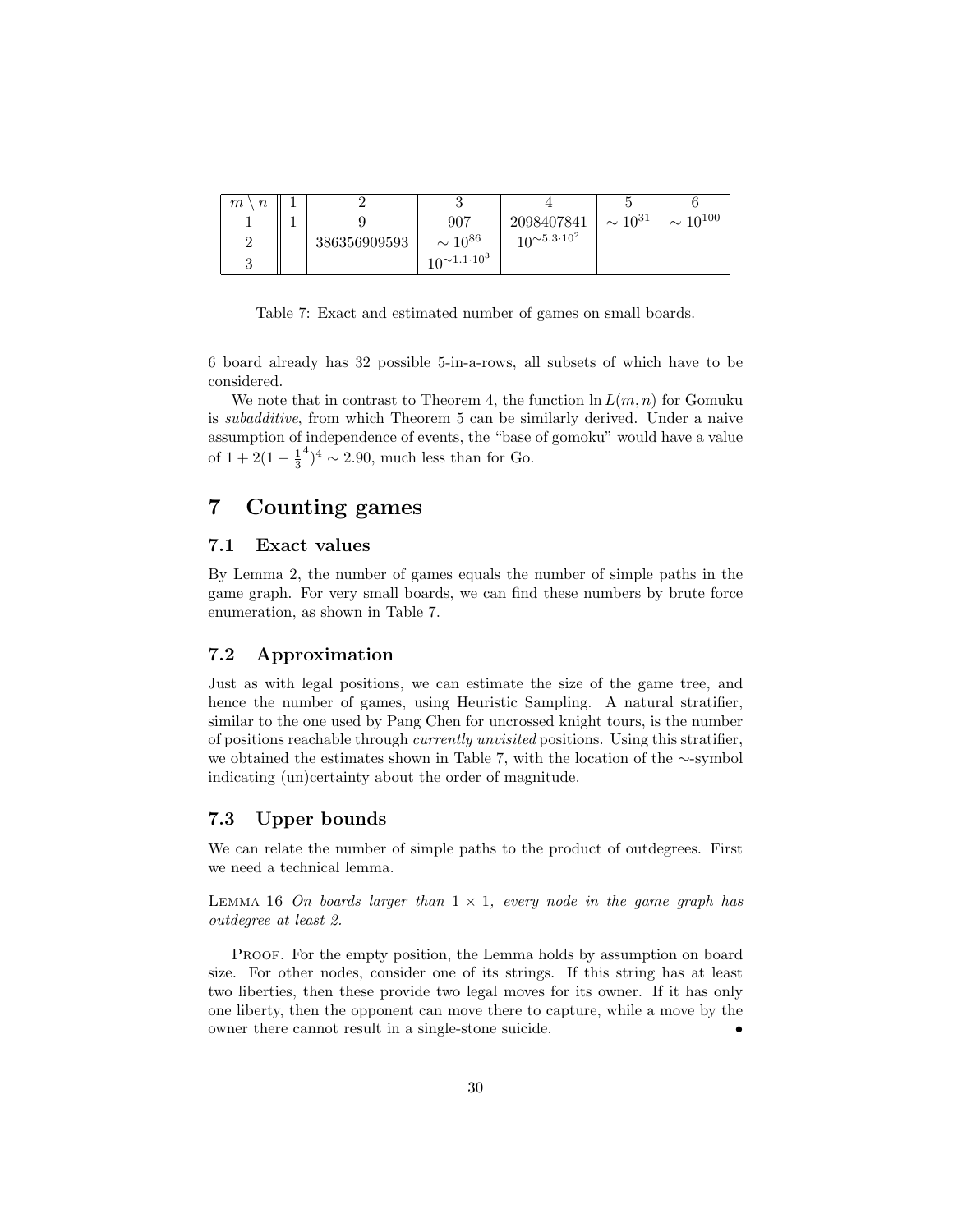| m<br>$\it{n}$ |   |       |       |        |
|---------------|---|-------|-------|--------|
|               | 0 | 2.4   | 2.8   | 3.512  |
|               |   | 3.368 | 4.728 | 6.208  |
| 3             |   |       | 6.801 | 8.933  |
|               |   |       |       | 11.741 |

Table 8: Average outdegree on small boards.

Now consider the game tree, consisting of all simple paths. We want to avoid internal nodes with only one child, so we make them binary by duplicating their child subtree. By Lemma 16, the resulting tree still has no more than  $(\prod_{v} outdeg(v))/$ mindeg leaves, where mindeg  $\geq 2$  is the minimum outdegree. Furthermore, since the tree is at least binary, it must have fewer internal nodes than leaves. This proves

 $\prod_v outdeg(v)$ . LEMMA 17 The number of games on an  $m \times n$  board with,  $mn > 1$ , is at most

By Corollary 1, this is in turn bounded by  $(2mn)^{L(m,n)}$ . Most positions have about  $mn/3$  empty points though, and some of the moves are illegal self-loops, so the average outdegree is much less than 2mn.

THEOREM 7 The number of games on an  $m \times n$  board is at most  $(mn)^{L(m,n)}$ .

PROOF. The Theorem holds trivially for  $mn = 1$ , which has only 1 position and 1 game, and for  $mn = 2$ , which has only 5 positions and 9 games. Table 8 shows that for other small boards, the average outdegree is smaller than  $mn$ . By the Chernoff bounds on binomial tails, the fraction of legal positions with at least mn/2 empty points diminishes exponentially on larger boards, for which the average outdegree is close to  $2mn/3$ . To complete the proof, note that the product of outdegrees equals the  $L(m, n)$ 'th power of their geometric average, which is upperbounded by the arithmetic average.

This bound is quite crude for small boards. For example, the  $1 \times 3$  board has an average outdegree of  $\frac{42}{15} = 2.8$ , an outdegree product of  $3 \cdot 2^{19} = 1572864$ which is bounded by  $3^{15} = 14348907$ , while the actual number of games is only 907.

We conjecture that for any  $mn \geq 3$ , the number of games is less than  $(2mn/3)^{L(m,n)}$ . The fact that legal positions have on average more empty points than arbitrary positions should be amply offset by the removal of self-loops and, more importantly, the widening gap between geometric and arithmetic averages.

#### 7.4 Lower bounds

Note that the game graph need not be Hamiltonian, and constructing a game visiting even  $2^{mn}$  legal positions is a major challenge (achievable for one-dimensional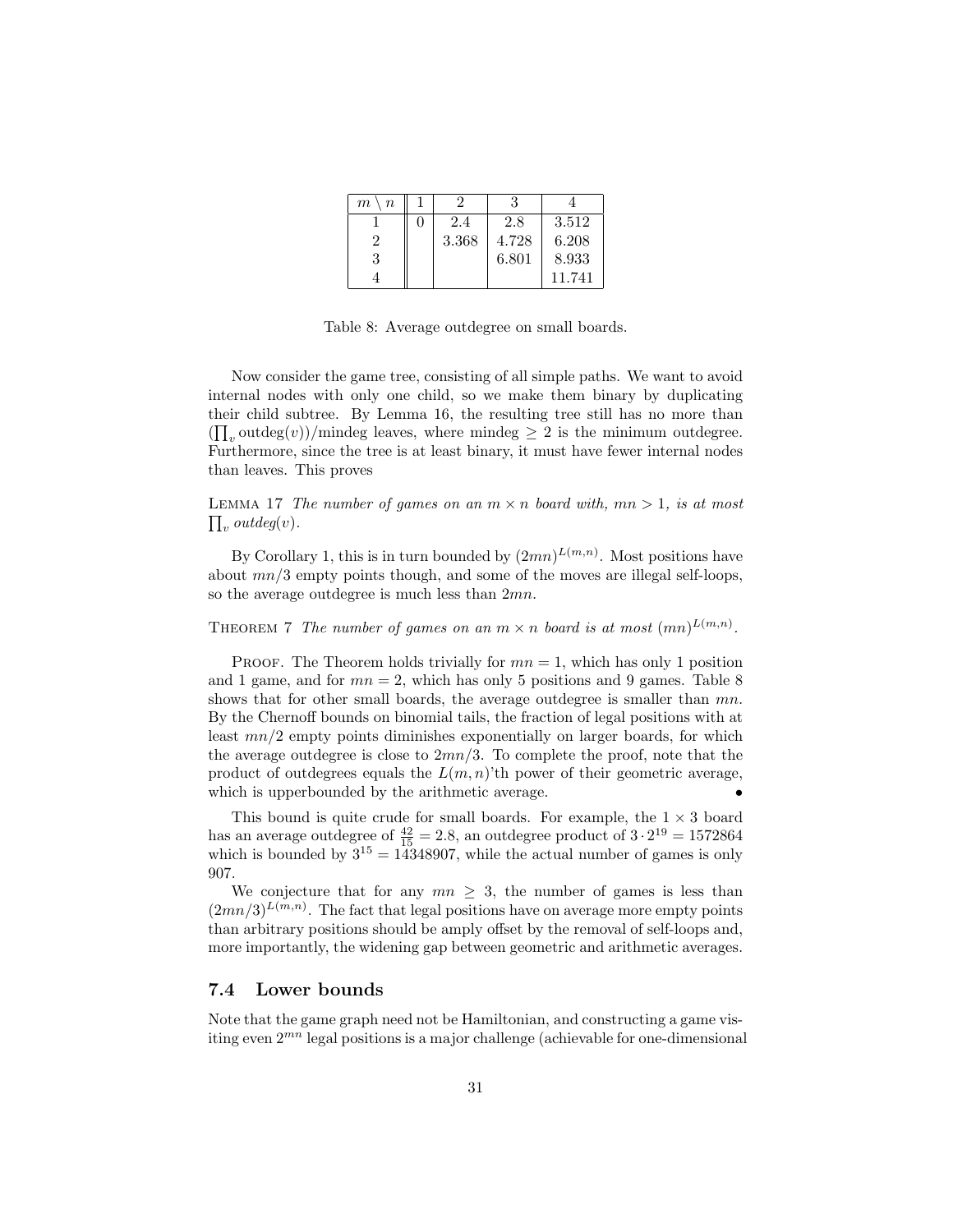boards as we'll see later). We can still get a nontrivial lower bound by visiting only a highly structured subset of legal positions.

THEOREM 8 Suppose the mn points on the board can be partitioned into 3 sets B, W, E such that

- $|B| = |W| = k$ ,  $|E| = l = mn 2k$ .
- B and W are connected.
- each point in E is adjacent to both B and W.

Then there are at least  $(k!)^{2^{l-1}}$  possible games, all lasting over  $k2^{l-1}$  moves.

PROOF. First we recall some properties of binary Gray codes. The 1 bit Gray code  $G_1$  is 0, 1, while  $G_{l+1}$  consists of  $G_l$  in which each bitstring is extended with a 0, followed by the reverse of  $G_l$  in which each bitstring is extended with a 1. Thus,  $G_2 = 00, 10, 11, 01$  and  $G_3 = 000, 100, 110, 010, 011, 111, 101, 001$ . Successive strings differ in exactly one bit, and the sequence of bits flipped is the so-called *binary carry schedule*  $0, 1, 0, 2, 0, 1, 0, 3, 0, 1, 0, 2, \ldots$  Consider the successive changes in Hamming weight. Denote an increment by  $+$  and a decrement by −. Since the initial bit is flipped every other step, every 4i-th sign is + while every  $4i+2$ -nd sign is −. As a consequence,  $G_l$  has  $2^{l-1}-1$  sign changes. Furthermore, the initial bit is 1 inbetween a change from + to −, and is 0 inbetween a change from  $-$  to  $+$ .

Let  ${E_i}_{0 \leq i \leq 2^l}$  be the sequence of all subsets of E corresponding to the *l*-bit Gray code. Let  $E_i^+$  be the position with only black stones on  $B \cup E_i$  and  $E_i^-$  the position with only white stones on  $W \cup (E \setminus E_i)$ . By the connectivity assumptions, these positions have only one string. See Figure 13 for an illustration of the 3 bit Gray code and corresponding positions.

We now construct games as follows: first play from the empty board to  $E_0^+$ in one of k! ways. Then a black move takes us to  $E_1^+$ , and another takes us to  $E_2^+$ . Since the sign changes to –, we first move from  $E_2^+$  to  $E_2^-$  by letting white occupy all of W in one of k! ways and then occupy  $E \setminus E_2$ , capturing black. Now a white move takes us to  $E_3^-$ . In this way we transform each + into a black move, each − into a white move, and each sign change into a capture sequence. We get  $k!$  choices at the start, and at every sign change, for a total of  $2^{l-1}$  times.

It remains to show that no position is repeated. All  $E_i^+, E_i^-$  positions are unique by construction. During a change from  $E_i^+$  to  $E_i^-$ , by the above observation on sign changes, the point corresponding to the initial bit of the Gray code is black, so all intermediate positions can be uniquely associated with  $E_i^+$ . Similarly, during a change from  $E_j^-$  to  $E_j^+$ , that same point is white and all intermediate positions can be uniquely associated with  $E_i^{\mathrm{-}}$  $\mathbf{r}$   $\mathbf{r}$   $\mathbf{r}$   $\mathbf{r}$   $\mathbf{r}$ 

COROLLARY 7 There are between  $2^{2^{n^2/2 - O(n)}}$  and  $2^{2^{n^2 \log 3 + \log \log n + O(1)}}$  Go games on an  $n \times n$  board,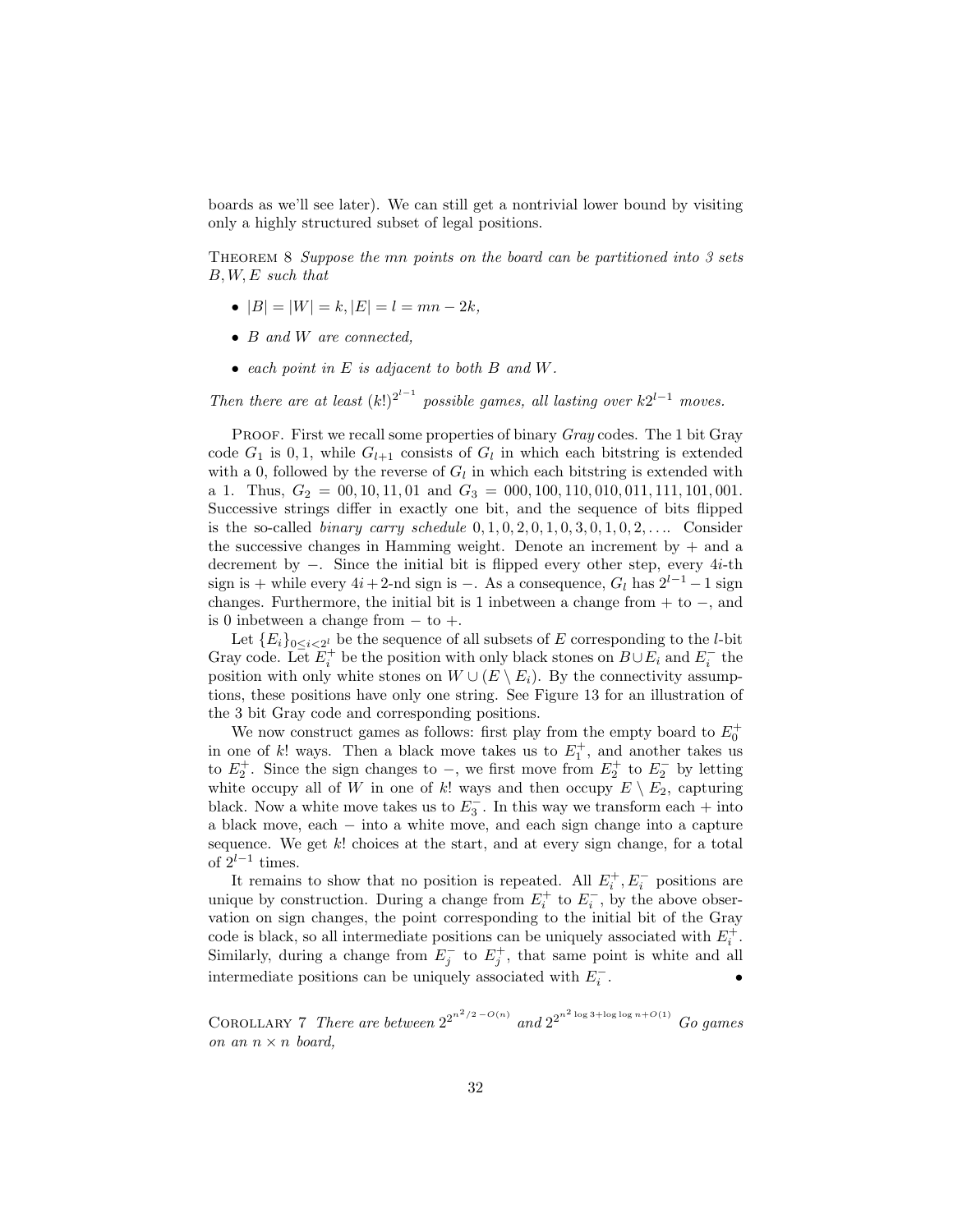

Figure 13: 3-bit Gray code and corresponding positions.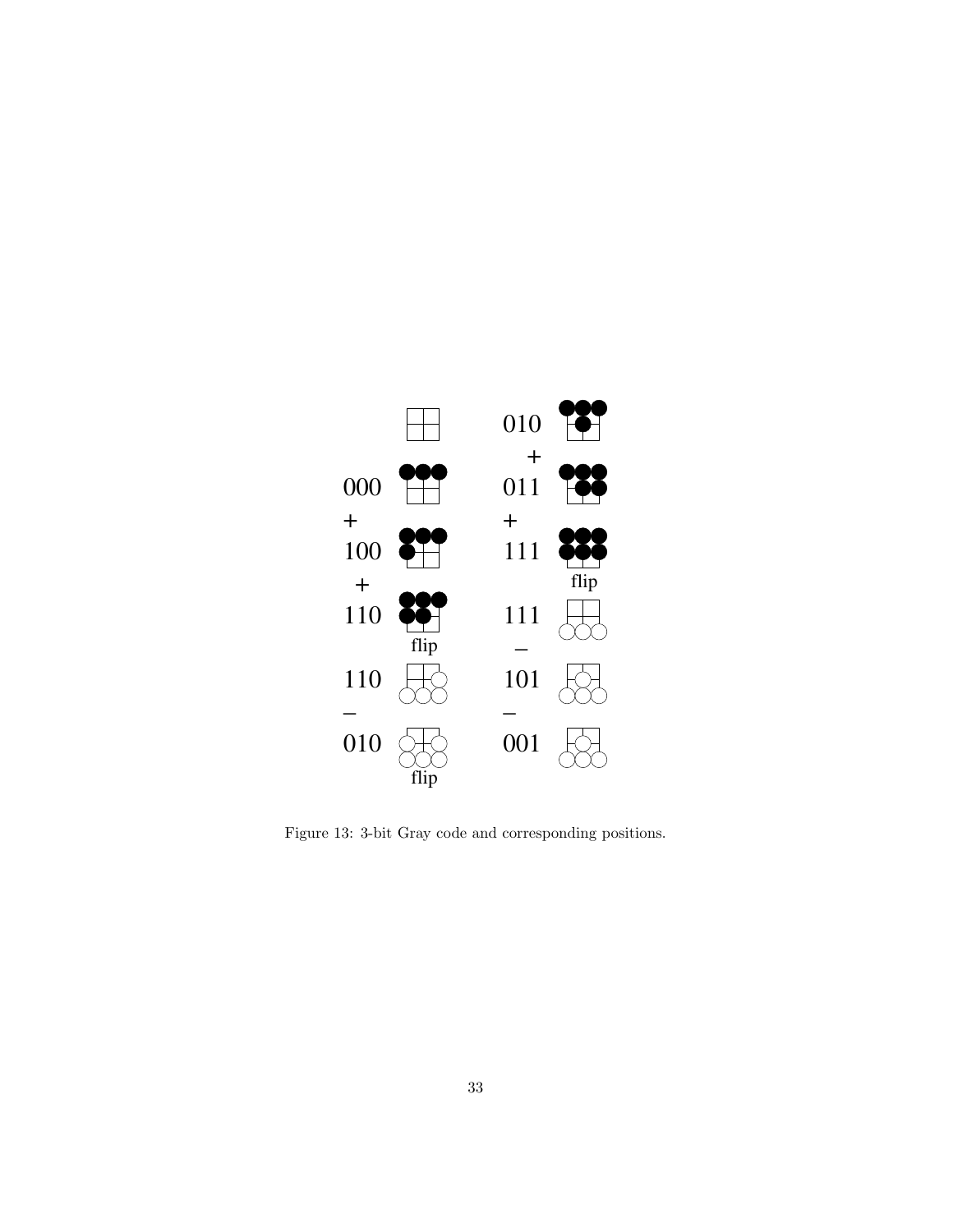

Figure 14: Board partition for games lower bound.

PROOF. On a square board of size  $n \equiv 3 \mod 4$ , the partition shown in Figure 14 has parameters  $k = |B| = |W| = n - 1 + (n - 2)(n + 1)/4$  and  $l = 2 +$  $(n-2)(n-1)/2$ , giving a lower bound of  $(k!)^{2^{l-1}} = 2^{2^{n^2/2 - 3n/2 + \log k + \log \log k + O(1)}}$ . The upper bound follows from Theorem 7.

COROLLARY 8 The number N of  $19 \times 19$  Go games is

$$
(103!)^{2^{154}} \le N \le 361^{0.012 \cdot 3^{361}},
$$

in binary

$$
2^{2^{163}} < N < 2^{2^{569}},
$$

and in decimal

$$
10^{10^{48}} < N < 10^{10^{171}}.
$$

In one dimension, the conditions of Theorem 8 can only be met by taking  $E$  a singleton set, giving a useless bound. Fortunately, the highly structured nature of one-dimensional boards allows us to prove much better bounds.

THEOREM 9 There are at least  $2^{2^{n-1}}$  games on an  $1 \times n$  board with  $n \geq 2$ , which last from  $3 \cdot 2^{n-1} - 5$  up to  $2^{n+1} - 4$  moves.

PROOF. Number the points  $0, 1, \ldots, n-1$  from left to right. To any nonempty legal position we can assign a predecessor in which the leftmost stone, say on point i, is replaced by stones of the opposite color on points  $0, 1, \ldots, i - 1$ . If we assign to each position the number  $\sum_i$  occupied  $2^i$ , then the predecessor of a position is indeed numbered one less. The predecessor relation defines a spanning tree of the game graph which we call the left-capturing gametree, in which each legal position occurs at a depth equal to its number. Figure 15 shows the left-capturing gametree for  $n = 3$ . This is a binary tree; each node has 0,1,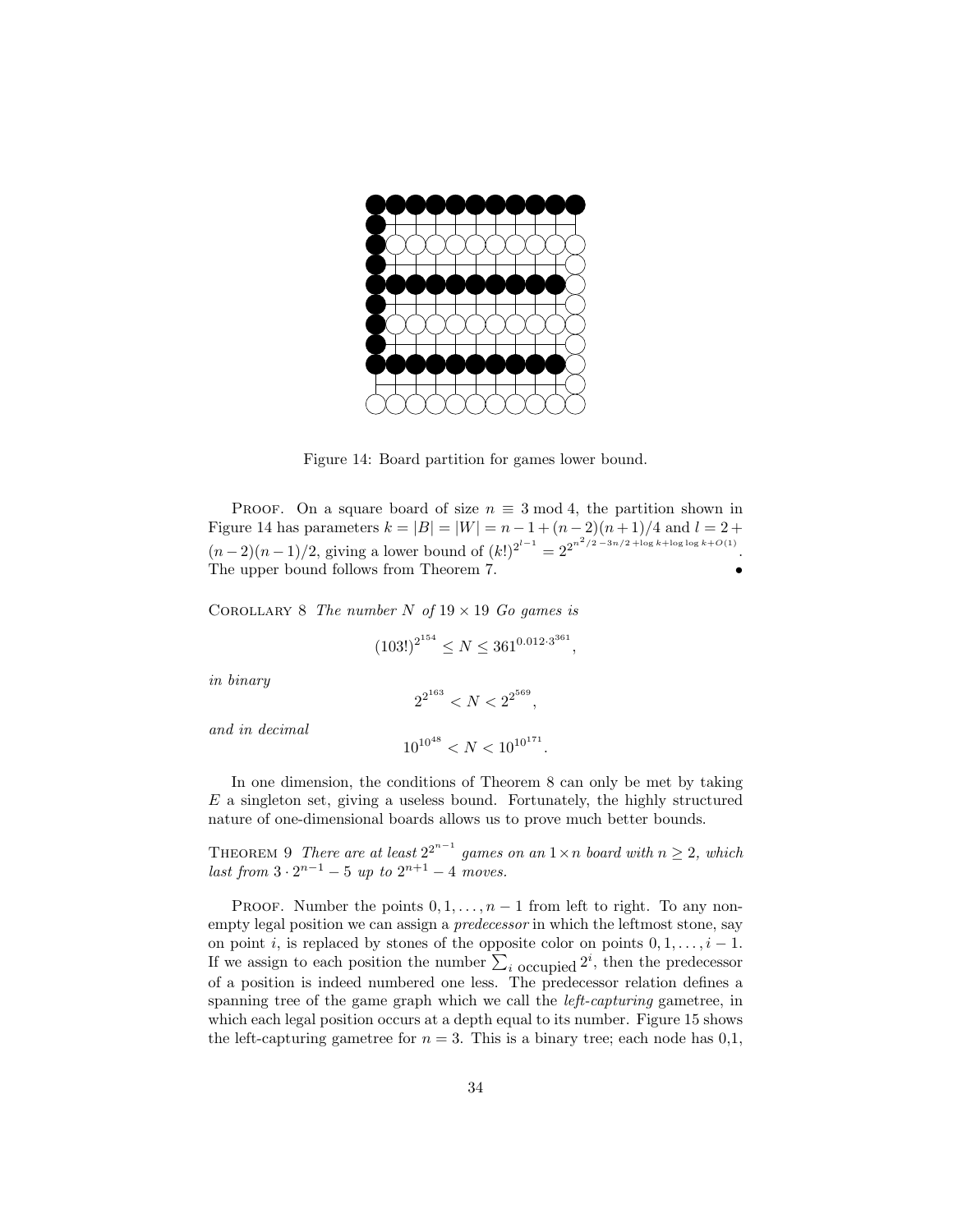

Figure 15: Left capturing gametree.

or 2 children, since at most 2 positions can have the same predecessor. The two positions at maximum depth  $2<sup>n</sup> - 2$  have a single string occupying all but the leftmost point. The path to such a position has  $2^{n-2}$  positions with point 0 occupied and point 1 empty. Each of these latter positions could be skipped by moving directly from its predecessor to its successor, yielding  $2^{n-2}$  binary choices. To double that amount, we consider games following both paths. For odd  $n \geq 3$ , we can move directly from the end of one path, e.g. .XXXX to the second node  $0 \ldots$  of the other path. For  $n = 2$ , the Theorem is easily seen to hold. For even  $n \geq 4$ , we can move from the 3rd-to-last node of one path, e.g. ..XXXX, to the skippable X.XXXX, to the third node .O.... of the other path. Either case gives us  $2^{n-1} - 1$  binary choices, since we lose one choice at the start of the second path. However, we also have a choice of which path to follow first, giving us the required  $2^{n-1}$  choices. The shortest game is reached by skipping all on an even-sized board, while the longest game is reached by skipping nothing on an odd-sized board. •

# 8 Hamiltonian games

The previous section showed the existence of games visiting a large fraction of all positions. The question arises if and when it is possible to have games encompassing all  $L(m, n)$  legal positions. Inspired by graph theory, we call such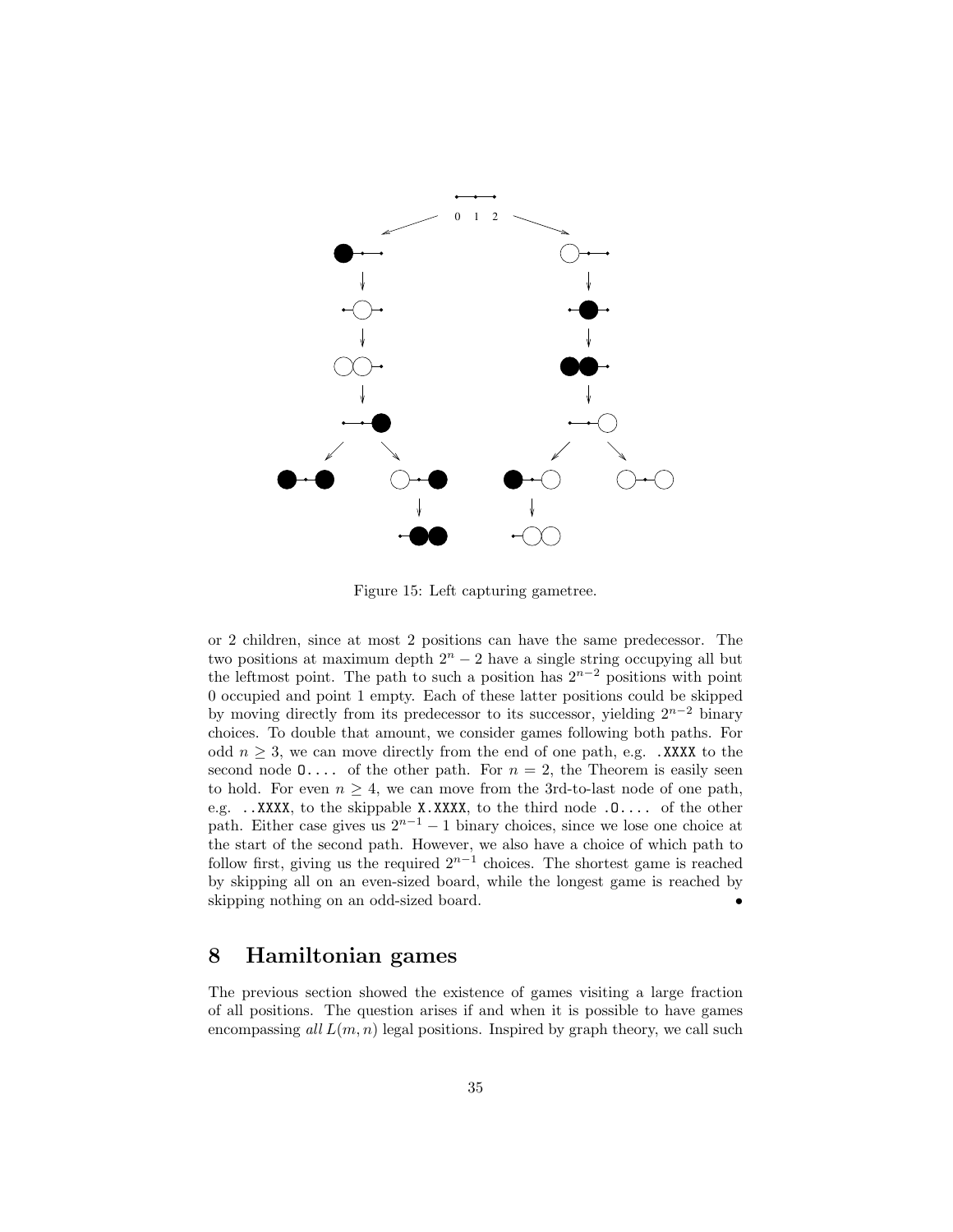games, as well as the board they're played on, Hamiltonian.

THEOREM 10 Only one-dimensional boards can be Hamiltonian.

**PROOF.** Consider a  $2 \times 2$  square on an  $m \times n$  board with  $m, n \geq 2$ . There are a total of 10 positions with all points outside the square being black, and having in the square either two opposite black stones or two adjacent black stones and one white stone. Yet there are only a total of 8 positions where they can move to, namely 4 positions with every point except one in the square being black, plus the 4 positions with only two adjacent white stones in the square.  $\bullet$ 

The question remains which one-dimensional boards are hamiltonian. This means that the graph  $G(1, n)$  must have a directed Hamiltonian path starting at the empty position. While  $G(1, 1)$  trivially satisfies this, the graph  $G(1, 2)$  in Figure 1 does not, since removing the starting node disconnects it.

One sufficient condition for such a path is for the graph minus the empty node to have a directed Hamiltonian cycle, since we can break the cycle at any 1-stone position and insert the empty node there. An even stronger condition is to have each position opposite its reversed color version on the cycle. It turns out that all cycles on  $G(1,3)$  and  $G(1,4)$  are of this form; it suffices to show only half of the cycle, from which the other half can be obtained by reversing colors:

```
O.. O.O .X. XX. ..O X.O .OO
O... O..O O.X. .XX. XXX. ...O X..O X.X. X.XX .O..
.O.X OO.X ..XX O.XX OO.. OO.O ..X. .OX. .O.O .OOO
```
For larger graphs it becomes impossible to find such cycles manually, and one has to turn to tools such as Concorde [5], for solving Traveling Salesman Problems.

Here's how we translate our directed color symmetric cycle problem into an undirected TSP. For each non-empty node  $v \in G(m, n)$  whose leftmost stone is white, we create the the 4 nodes and 4 edges shown in Figure 16. Then, for every move  $(u, v)$  where u's leftmost stone is white, we create edges  $\{u_0^{\text{out}}, v_0^{\text{in}}\}$  and  ${u_1^{\text{out}}}, v_1^{\text{in}}$  if v's leftmost stone is white, or edges  ${u_0^{\text{out}}}, w_1^{\text{in}}$  and  ${u_1^{\text{out}}}, w_0^{\text{in}}$ if  $v$ 's leftmost stone is black and  $w$  is its color reversed version. All these intragadget edges have cost 2. Finally, we cross the pair of 1-edges in one gadget. Call the resulting weighted undirected graph on  $4(L(m, n)-1)/2$  nodes  $T(m, n)$ .

LEMMA 18  $G(m, n)$  minus the empty node has a color symmetric cycle if and only if  $T(m, n)$  has a cycle of cost  $3(L(m, n) - 1)/2$ .

**PROOF.** Each half of a color symmetric cycle in  $G(m, n)$  corresponds to a cycle in  $T(m, n)$  in which each inter-gadget 2-edge is followed by the top 0edge, a vertical 1− edge, and finally the bottom 0 edge. The crossed pair of 1-edges ensures proper completion of the cycle. The total cost of this cycle is  $2+0+1+0=3$  per gadget as claimed. If we attribute to each gadget half the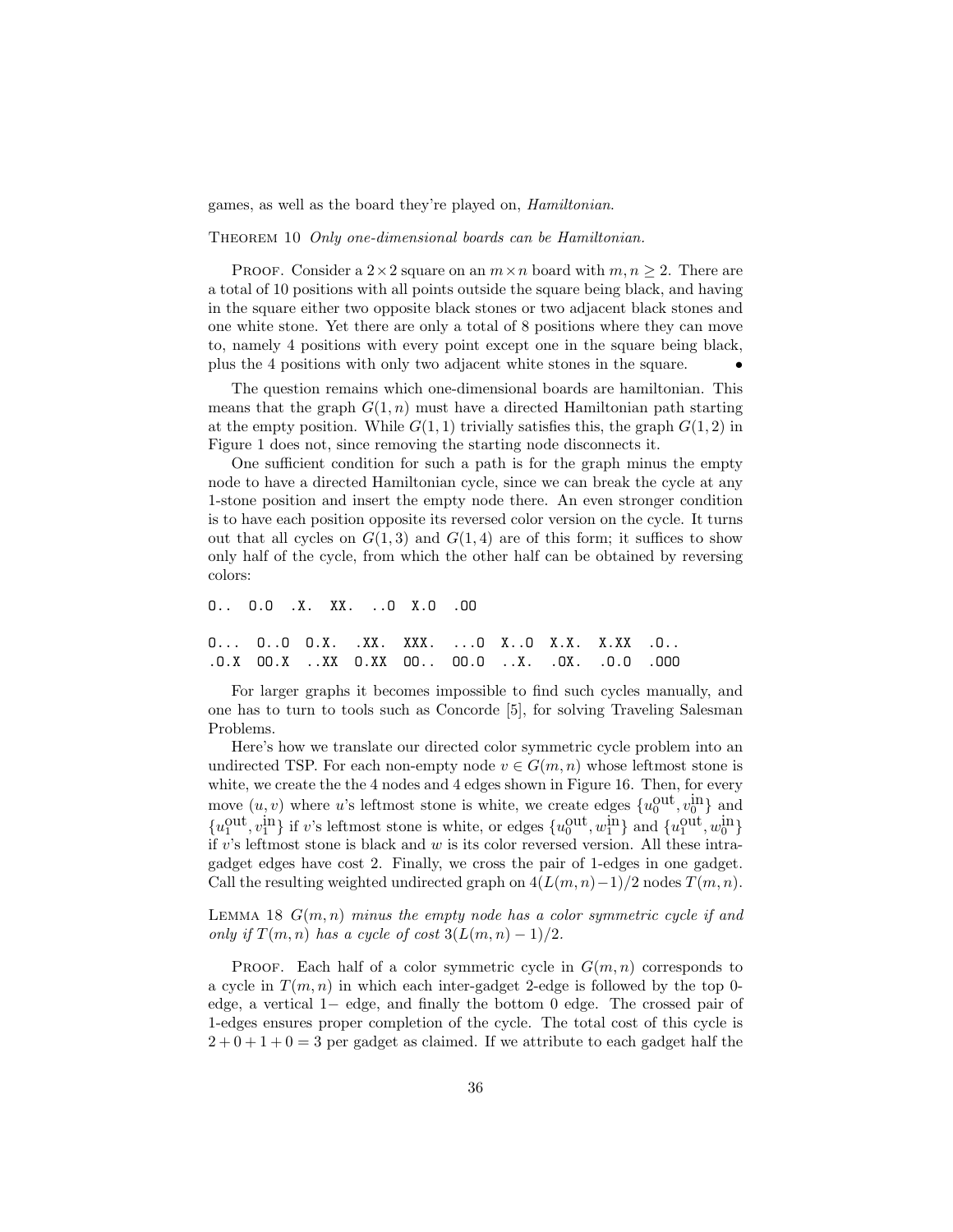

Figure 16: A gadget.

cost of all adjacent traversed 2-edges plus the cost of its traversed 1-edges, then we see that only the above traversal achieves a cost of 3. Thus a cycle of cost  $3(L(m, n) - 1)/2$  traverses each gadget exactly once, in an order which yields a color symmetric cycle in  $G(m, n)$ .

Using this lemma, we found the following 1x5 cycle:

| $0$ 00 .X0 .XD.0 0.0.0 0.000 .X .X.0. XX.0.             |  |  |  |  |
|---------------------------------------------------------|--|--|--|--|
| 00. 0.00. .X00. .XX XXX 0.X 0.0.X .X0.X .X.XX           |  |  |  |  |
| XX.XX 0 .XO 0.0 0.0X. .X.X. XX.X. 0X. X.0X.             |  |  |  |  |
| .00X. XX. XXX X.0 X.0.X .00.X 000.X XX .0.XX            |  |  |  |  |
| $.00.$ . 000 0000. $\ldots$ . 0X 0X 0XX 00.XX XXX 0.XXX |  |  |  |  |
| 00 00X X.X 0.X.X .XX.X XXX.X 0. X0. X.00.               |  |  |  |  |
| .000. .0000                                             |  |  |  |  |

as well as 1x6 and 1x7 symmetric cycles which are too long to show here.

# 9 Open problems

Theorem 6 and its corollaries are contingent on Conjecture 1. Proving this would be important but might require a deep understanding of the structure of the border state graphs and their spectral properties.

Game graphs are an interesting object of study for graph theorists. We conjecture that all  $G(1, n)$  with  $n > 2$  have color symmetric cycles.

Finally, a significant gap remains in the double exponent between the upper and lower bound on the number of games.

# 10 Acknowledgements

We are indebted to Martin Müller for suggesting publication of these results, to Piet Hut for extensive commentary on preliminary versions and supporting both the 18x18 and 19x19 computations, to Michael Di Domenico for supporting and helping script the  $19x19$  computation, and especially to Michal Koucký for the elegant idea of using Chinese Remaindering and extensive help with developing and running the file-based implementations.